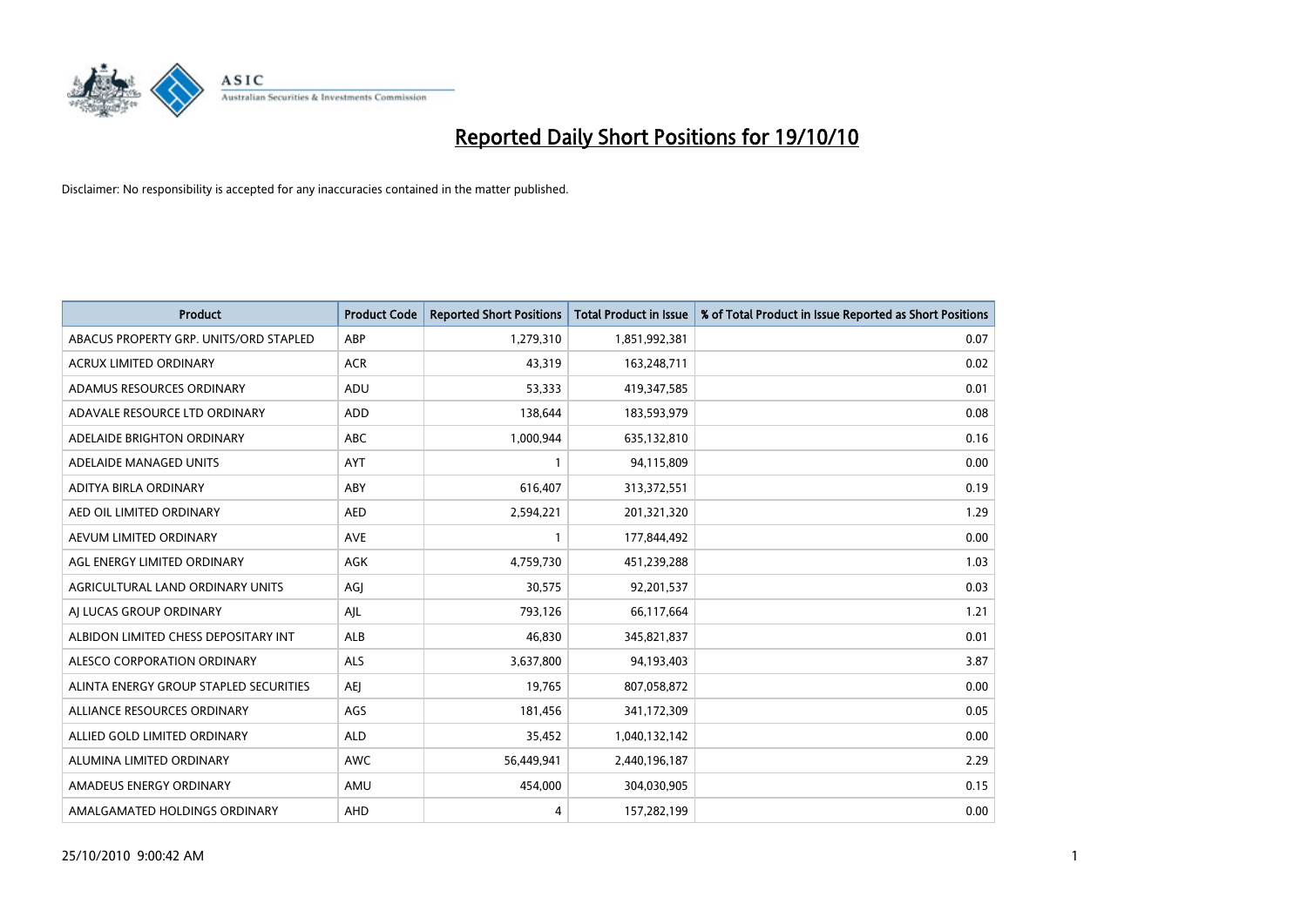

| <b>Product</b>                          | <b>Product Code</b> | <b>Reported Short Positions</b> | <b>Total Product in Issue</b> | % of Total Product in Issue Reported as Short Positions |
|-----------------------------------------|---------------------|---------------------------------|-------------------------------|---------------------------------------------------------|
| AMCOR LIMITED ORDINARY                  | <b>AMC</b>          | 1,081,226                       | 1,224,359,762                 | 0.08                                                    |
| AMP LIMITED ORDINARY                    | AMP                 | 21,563,951                      | 2,094,424,200                 | 1.00                                                    |
| AMPELLA MINING ORDINARY                 | <b>AMX</b>          | 28.097                          | 200,225,108                   | 0.01                                                    |
| ANDEAN RESOURCES LTD ORDINARY           | <b>AND</b>          | 256,385                         | 548,450,367                   | 0.04                                                    |
| ANSELL LIMITED ORDINARY                 | <b>ANN</b>          | 1,429,976                       | 132,894,402                   | 1.06                                                    |
| ANTARES ENERGY LTD ORDINARY             | <b>AZZ</b>          | 13,207                          | 299,333,110                   | 0.00                                                    |
| ANZ BANKING GRP LTD ORDINARY            | <b>ANZ</b>          | 6,177,923                       | 2,559,643,569                 | 0.21                                                    |
| APA GROUP STAPLED SECURITIES            | <b>APA</b>          | 5,867,929                       | 551,689,118                   | 1.07                                                    |
| APEX MINERALS NL ORDINARY               | <b>AXM</b>          | 885,146                         | 3,567,819,909                 | 0.02                                                    |
| APN EUROPEAN RETAIL UNITS STAPLED SEC.  | <b>AEZ</b>          | 11,832                          | 544,910,660                   | 0.00                                                    |
| APN NEWS & MEDIA ORDINARY               | <b>APN</b>          | 14,204,592                      | 606,084,019                   | 2.35                                                    |
| APOLLO GAS LIMITED ORDINARY             | <b>AZO</b>          | 71,180                          | 90,400,136                    | 0.08                                                    |
| AQUARIUS PLATINUM. ORDINARY             | <b>AQP</b>          | 7,570,392                       | 463,231,008                   | 1.64                                                    |
| AQUILA RESOURCES ORDINARY               | <b>AQA</b>          | 1,104,192                       | 322,862,186                   | 0.31                                                    |
| ARAFURA RESOURCE LTD ORDINARY           | <b>ARU</b>          | 895,966                         | 290,640,342                   | 0.30                                                    |
| ARDENT LEISURE GROUP STAPLED SECURITIES | AAD                 | 848,737                         | 312,836,274                   | 0.26                                                    |
| ARISTOCRAT LEISURE ORDINARY             | <b>ALL</b>          | 25,839,254                      | 533,983,910                   | 4.81                                                    |
| ASCIANO GROUP STAPLED SECURITIES        | <b>AIO</b>          | 37,806,433                      | 2,926,103,883                 | 1.27                                                    |
| ASG GROUP LIMITED ORDINARY              | <b>ASZ</b>          | 25,993                          | 151,836,046                   | 0.01                                                    |
| ASPEN GROUP ORD/UNITS STAPLED           | <b>APZ</b>          | 908.508                         | 583,934,711                   | 0.15                                                    |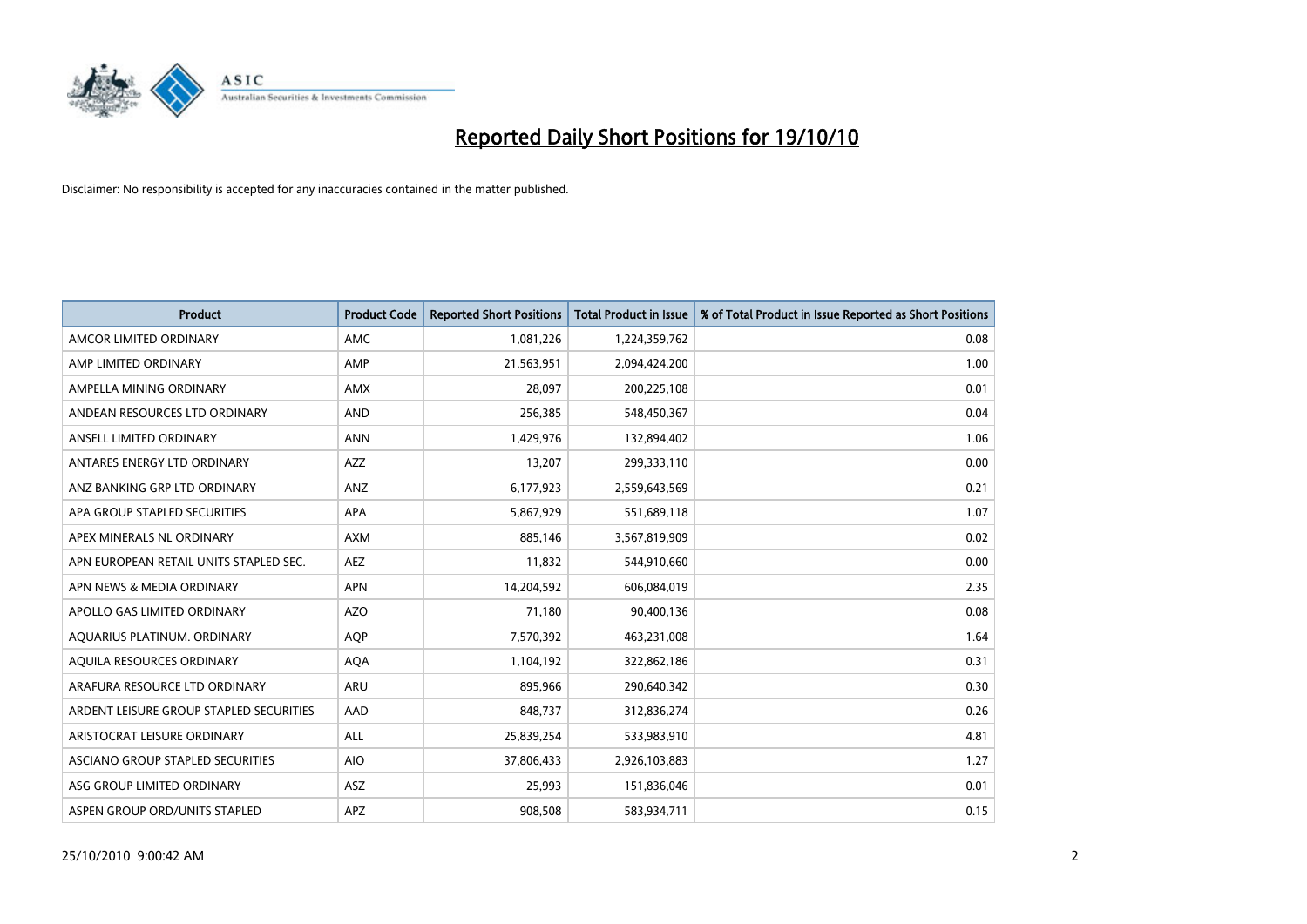

| <b>Product</b>                          | <b>Product Code</b> | <b>Reported Short Positions</b> | <b>Total Product in Issue</b> | % of Total Product in Issue Reported as Short Positions |
|-----------------------------------------|---------------------|---------------------------------|-------------------------------|---------------------------------------------------------|
| ASTRO JAP PROP GROUP STAPLED SECURITIES | AJA                 | 254,539                         | 508,212,161                   | 0.05                                                    |
| ASX LIMITED ORDINARY                    | ASX                 | 3,729,351                       | 175,136,729                   | 2.11                                                    |
| ATLAS IRON LIMITED ORDINARY             | <b>AGO</b>          | 4,589,074                       | 540,082,119                   | 0.84                                                    |
| AUCKLAND INTERNATION ORDINARY           | AIA                 | 54                              | 1,310,392,831                 | 0.00                                                    |
| <b>AURORA OIL &amp; GAS ORDINARY</b>    | <b>AUT</b>          | 130,445                         | 278,365,342                   | 0.04                                                    |
| <b>AUSDRILL LIMITED ORDINARY</b>        | ASL                 | 54,528                          | 261,820,159                   | 0.02                                                    |
| AUSENCO LIMITED ORDINARY                | <b>AAX</b>          | 4,859,115                       | 122,427,576                   | 3.98                                                    |
| <b>AUSTAL LIMITED ORDINARY</b>          | ASB                 | 258,068                         | 188,069,638                   | 0.13                                                    |
| AUSTAR UNITED ORDINARY                  | <b>AUN</b>          | 18,845,505                      | 1,271,329,063                 | 1.49                                                    |
| <b>AUSTBROKERS HOLDINGS ORDINARY</b>    | <b>AUB</b>          | 2                               | 52,736,987                    | 0.00                                                    |
| AUSTEREO GROUP LTD. ORDINARY            | <b>AEO</b>          | 29,692                          | 344,783,708                   | 0.01                                                    |
| AUSTIN ENGINEERING ORDINARY             | ANG                 | 10,105                          | 71,314,403                    | 0.01                                                    |
| AUSTRALAND PROPERTY STAPLED SECURITY    | <b>ALZ</b>          | 147,912                         | 576,837,197                   | 0.02                                                    |
| AUSTRALIAN AGRICULT, ORDINARY           | AAC                 | 4,432,009                       | 264,264,459                   | 1.66                                                    |
| <b>AUSTRALIAN EDUCATION UNITS</b>       | <b>AEU</b>          | 625,000                         | 134,973,383                   | 0.46                                                    |
| AUSTRALIAN INFRASTR. UNITS/ORDINARY     | <b>AIX</b>          | 172,886                         | 620,733,944                   | 0.02                                                    |
| AUSTRALIAN MINES LTD ORDINARY           | <b>AUZ</b>          | 1,400,000                       | 6,981,662,168                 | 0.02                                                    |
| AUSTRALIAN PHARM. ORDINARY              | API                 | 885,297                         | 488,115,883                   | 0.17                                                    |
| AVEXA LIMITED ORDINARY                  | <b>AVX</b>          | 243,657                         | 847,688,779                   | 0.03                                                    |
| AVOCA RESOURCES ORDINARY                | <b>AVO</b>          | 732.923                         | 302,379,660                   | 0.24                                                    |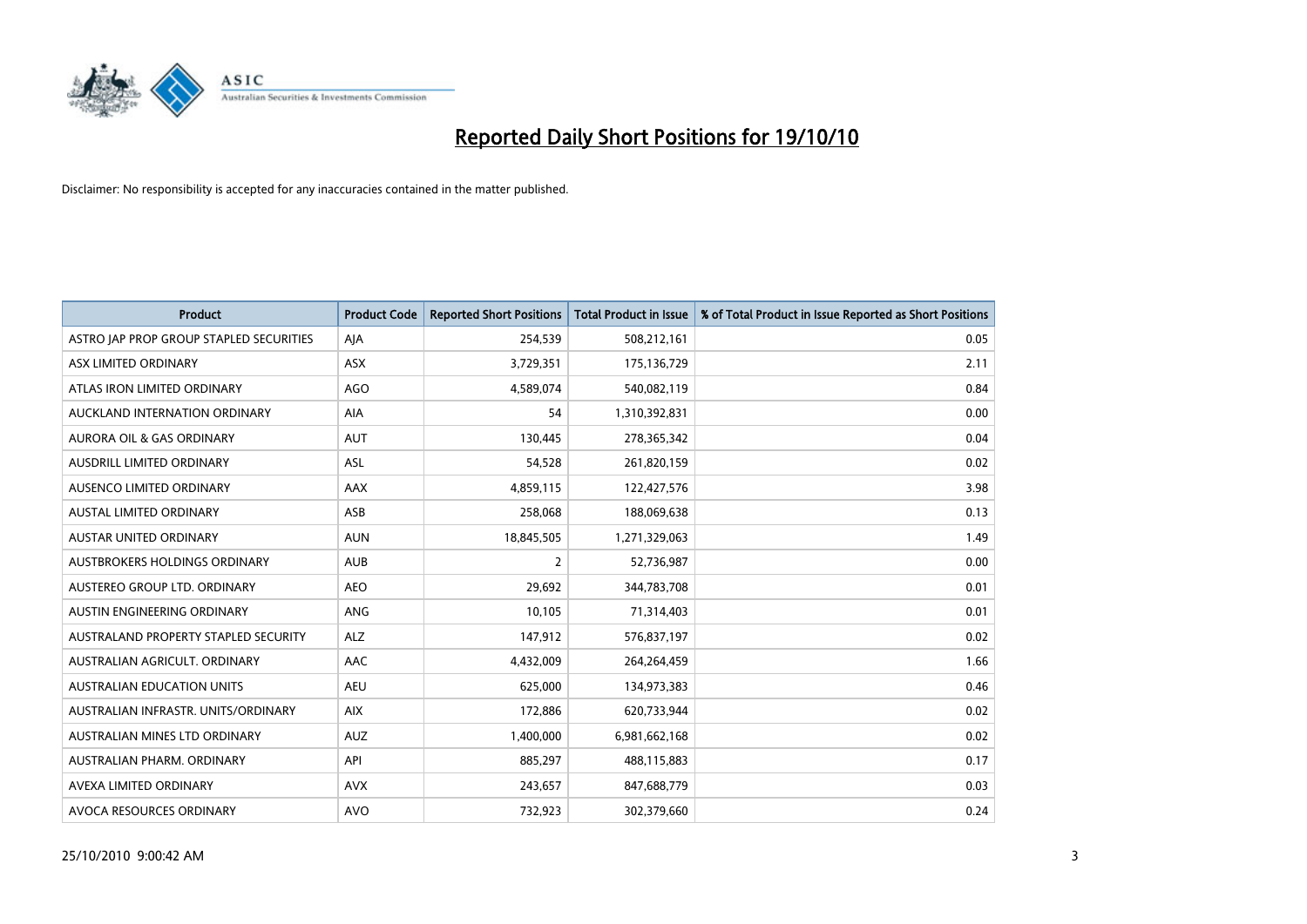

| <b>Product</b>                       | <b>Product Code</b> | <b>Reported Short Positions</b> | Total Product in Issue | % of Total Product in Issue Reported as Short Positions |
|--------------------------------------|---------------------|---------------------------------|------------------------|---------------------------------------------------------|
| AWB LIMITED ORDINARY                 | AWB                 | 2,520,854                       | 817,304,356            | 0.30                                                    |
| AWE LIMITED ORDINARY                 | <b>AWE</b>          | 1,982,344                       | 521,871,941            | 0.39                                                    |
| AXA ASIA PACIFIC ORDINARY            | <b>AXA</b>          | 6,059,834                       | 2,067,095,545          | 0.28                                                    |
| BANK OF QUEENSLAND. ORDINARY         | <b>BOO</b>          | 1,118,313                       | 215,681,127            | 0.50                                                    |
| <b>BANNERMAN RESOURCES ORDINARY</b>  | <b>BMN</b>          | 278,579                         | 201,710,934            | 0.14                                                    |
| <b>BASS STRAIT OIL CO ORDINARY</b>   | <b>BAS</b>          | 1,482                           | 291,030,250            | 0.00                                                    |
| <b>BATHURST RESOURCES ORDINARY</b>   | <b>BTU</b>          | 2,047,466                       | 231,059,034            | 0.89                                                    |
| <b>BAUXITE RESOURCE LTD ORDINARY</b> | <b>BAU</b>          | 44,797                          | 234,379,896            | 0.02                                                    |
| BC IRON LIMITED ORDINARY             | <b>BCI</b>          | 2,000                           | 83,911,000             | 0.00                                                    |
| BEACH ENERGY LIMITED ORDINARY        | <b>BPT</b>          | 3,676,603                       | 1,098,548,140          | 0.33                                                    |
| BENDIGO AND ADELAIDE ORDINARY        | <b>BEN</b>          | 3,206,703                       | 357,550,269            | 0.89                                                    |
| BENDIGO MINING LTD ORDINARY          | <b>BDG</b>          | 7,411,291                       | 509,712,735            | 1.46                                                    |
| BERKELEY RESOURCES ORDINARY          | <b>BKY</b>          | 32,915                          | 137,632,135            | 0.02                                                    |
| <b>BHP BILLITON LIMITED ORDINARY</b> | <b>BHP</b>          | 21,714,402                      | 3,356,081,497          | 0.63                                                    |
| <b>BILLABONG ORDINARY</b>            | <b>BBG</b>          | 6,233,968                       | 253,122,552            | 2.45                                                    |
| <b>BIOTA HOLDINGS ORDINARY</b>       | <b>BTA</b>          | 1,697,582                       | 179,878,356            | 0.95                                                    |
| <b>BISALLOY STEEL ORDINARY</b>       | <b>BIS</b>          | 84,480                          | 216,455,965            | 0.04                                                    |
| <b>BKI INVESTMENT LTD ORDINARY</b>   | <b>BKI</b>          | 508                             | 420,919,092            | 0.00                                                    |
| <b>BLACKTHORN RESOURCES ORDINARY</b> | <b>BTR</b>          | 35,848                          | 106,885,300            | 0.03                                                    |
| <b>BLUESCOPE STEEL LTD ORDINARY</b>  | <b>BSL</b>          | 21,064,069                      | 1,823,324,017          | 1.12                                                    |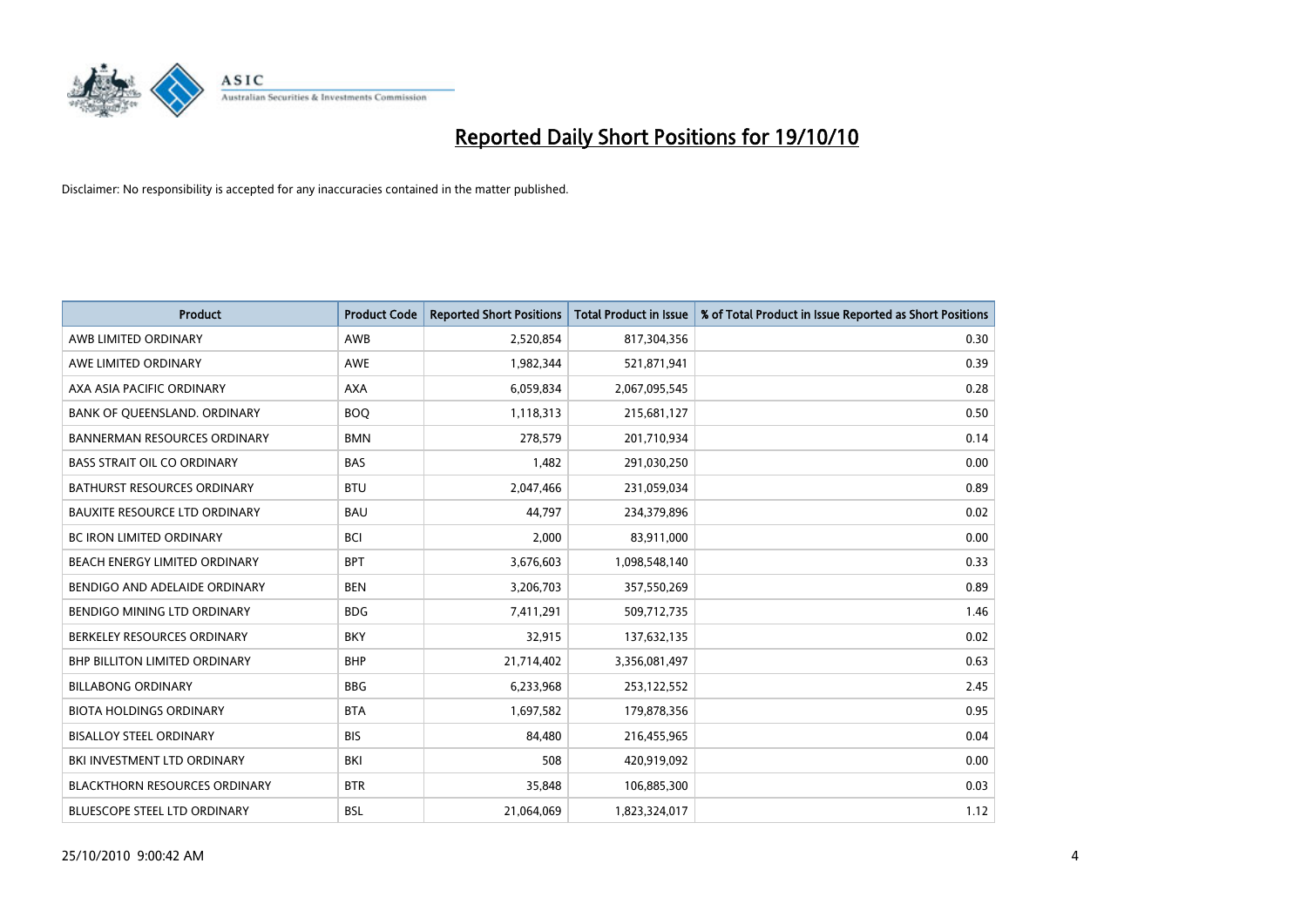

| <b>Product</b>                           | <b>Product Code</b> | <b>Reported Short Positions</b> | <b>Total Product in Issue</b> | % of Total Product in Issue Reported as Short Positions |
|------------------------------------------|---------------------|---------------------------------|-------------------------------|---------------------------------------------------------|
| <b>BOART LONGYEAR ORDINARY</b>           | <b>BLY</b>          | 3,392,665                       | 461,163,412                   | 0.73                                                    |
| <b>BOOM LOGISTICS ORDINARY</b>           | <b>BOL</b>          | 357,996                         | 460,795,156                   | 0.07                                                    |
| BORAL LIMITED, ORDINARY                  | <b>BLD</b>          | 21,576,088                      | 724,369,392                   | 3.02                                                    |
| BOTSWANA METALS LTD ORDINARY             | <b>BML</b>          | 7,000                           | 106,087,760                   | 0.01                                                    |
| <b>BOW ENERGY LIMITED ORDINARY</b>       | <b>BOW</b>          | 2,289,246                       | 280,607,187                   | 0.81                                                    |
| <b>BRADKEN LIMITED ORDINARY</b>          | <b>BKN</b>          | 665,268                         | 139,346,259                   | 0.47                                                    |
| <b>BRAMBLES LIMITED ORDINARY</b>         | <b>BXB</b>          | 11,341,766                      | 1,434,333,917                 | 0.74                                                    |
| BREVILLE GROUP LTD ORDINARY              | <b>BRG</b>          | 2,740                           | 129,515,322                   | 0.00                                                    |
| <b>BRICKWORKS LIMITED ORDINARY</b>       | <b>BKW</b>          | 27,211                          | 147,235,904                   | 0.02                                                    |
| <b>BROCKMAN RESOURCES ORDINARY</b>       | <b>BRM</b>          | 183,749                         | 141,688,151                   | 0.13                                                    |
| BT INVESTMENT MNGMNT ORDINARY            | <b>BTT</b>          | 543,614                         | 160,000,000                   | 0.34                                                    |
| <b>BUNNINGS WAREHOUSE ORDINARY UNITS</b> | <b>BWP</b>          | 767,533                         | 427,042,646                   | 0.17                                                    |
| <b>BUREY GOLD LIMITED ORDINARY</b>       | <b>BYR</b>          | 100,000                         | 202,881,003                   | 0.05                                                    |
| <b>BURU ENERGY ORDINARY</b>              | <b>BRU</b>          | 171,612                         | 182,780,549                   | 0.09                                                    |
| <b>CABCHARGE AUSTRALIA ORDINARY</b>      | CAB                 | 1,792,428                       | 120,437,014                   | 1.48                                                    |
| CALTEX AUSTRALIA ORDINARY                | <b>CTX</b>          | 7,925,408                       | 270,000,000                   | 2.94                                                    |
| <b>CAMPBELL BROTHERS ORDINARY</b>        | CPB                 | 597,717                         | 63,517,495                    | 0.95                                                    |
| CAPE LAMBERT RES LTD ORDINARY            | <b>CFE</b>          | 399,992                         | 593,166,467                   | 0.06                                                    |
| <b>CARBON ENERGY ORDINARY</b>            | <b>CNX</b>          | 531,800                         | 609,497,650                   | 0.08                                                    |
| <b>CARDNO LIMITED ORDINARY</b>           | CDD                 | 12,795                          | 105,599,600                   | 0.01                                                    |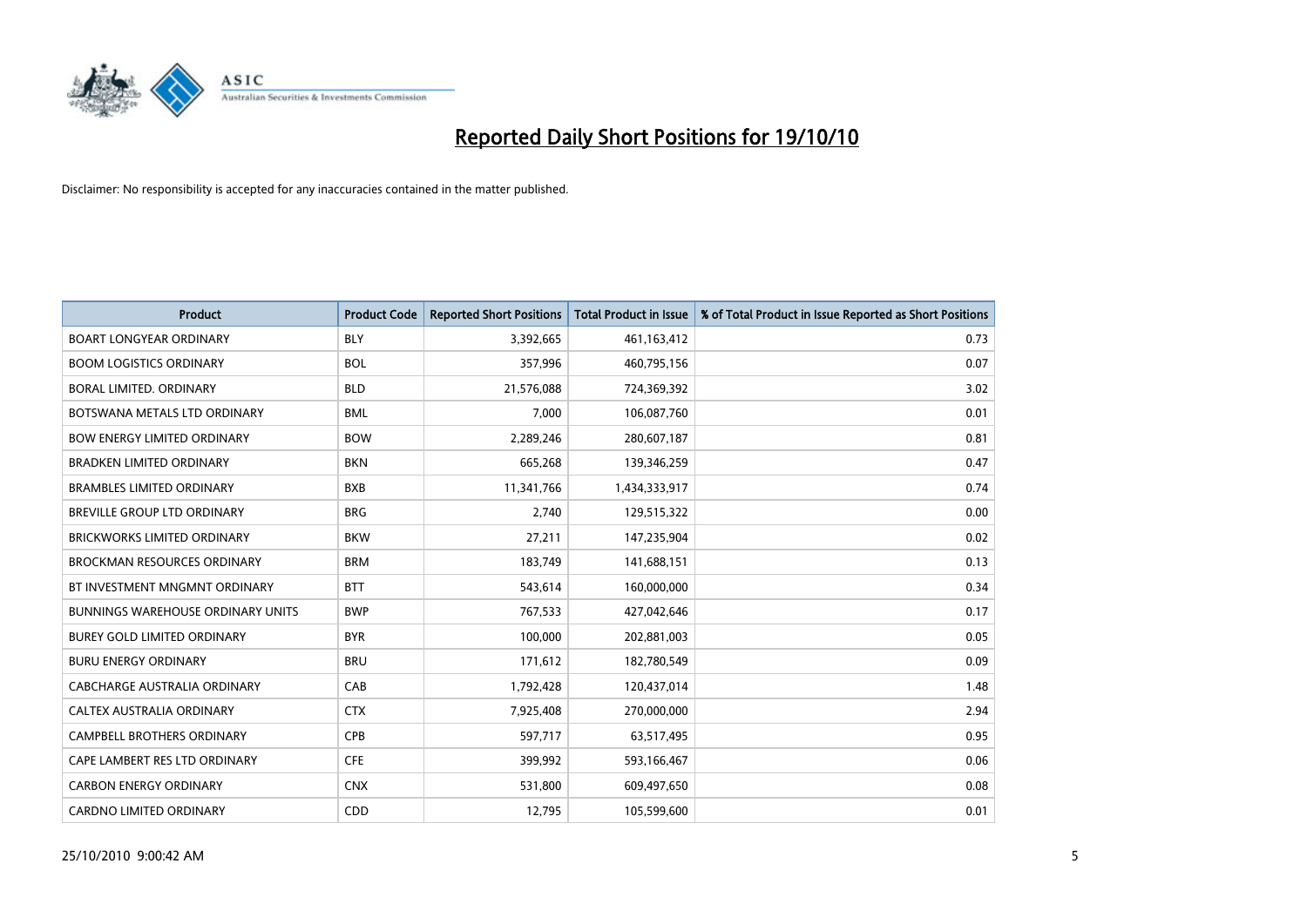

| <b>Product</b>                                | <b>Product Code</b> | <b>Reported Short Positions</b> | <b>Total Product in Issue</b> | % of Total Product in Issue Reported as Short Positions |
|-----------------------------------------------|---------------------|---------------------------------|-------------------------------|---------------------------------------------------------|
| CARNARVON PETROLEUM ORDINARY                  | <b>CVN</b>          | 2,253,894                       | 686,759,634                   | 0.31                                                    |
| <b>CARNEGIE WAVE ENERGY ORDINARY</b>          | <b>CWE</b>          | 83,000                          | 565,237,627                   | 0.01                                                    |
| <b>CARPATHIAN RESOURCES ORDINARY</b>          | <b>CPN</b>          | 75.000                          | 265,533,501                   | 0.03                                                    |
| CARPENTARIA EXP. LTD ORDINARY                 | CAP                 | 9,777                           | 94,071,301                    | 0.01                                                    |
| CARSALES.COM LTD ORDINARY                     | <b>CRZ</b>          | 1,643,732                       | 232,750,800                   | 0.71                                                    |
| CASH CONVERTERS ORD/DIV ACCESS                | CCV                 | 68,191                          | 379,761,025                   | 0.01                                                    |
| CASPIAN OIL & GAS ORDINARY                    | <b>CIG</b>          | 50,000                          | 1,331,500,513                 | 0.00                                                    |
| CATALPA RESOURCES ORDINARY                    | CAH                 | 148,687                         | 162,772,989                   | 0.09                                                    |
| <b>CEC GROUP LIMITED ORDINARY</b>             | <b>CEG</b>          | 1,750                           | 79,662,662                    | 0.00                                                    |
| <b>CELLNET GROUP ORDINARY</b>                 | <b>CLT</b>          | 1,342                           | 70,221,390                    | 0.00                                                    |
| <b>CENTENNIAL COAL ORDINARY</b>               | <b>CEY</b>          | 409,024                         | 395,126,381                   | 0.10                                                    |
| <b>CENTRAL ASIA RES ORDINARY</b>              | <b>CVR</b>          | 137,363                         | 274,800,264                   | 0.05                                                    |
| CENTRAL PETROLEUM ORDINARY                    | <b>CTP</b>          | 11,455                          | 982,297,842                   | 0.00                                                    |
| <b>CENTRO PROPERTIES UNITS/ORD STAPLED</b>    | <b>CNP</b>          | 324,031                         | 972,414,514                   | 0.03                                                    |
| <b>CENTRO RETAIL GROUP STAPLED SECURITIES</b> | <b>CER</b>          | 726,032                         | 2,286,399,424                 | 0.03                                                    |
| <b>CERAMIC FUEL CELLS ORDINARY</b>            | CFU                 | 138,346                         | 1,195,446,166                 | 0.01                                                    |
| CFS RETAIL PROPERTY UNITS                     | <b>CFX</b>          | 39,994,865                      | 2,820,392,571                 | 1.41                                                    |
| <b>CHALLENGER DIV.PRO. STAPLED UNITS</b>      | <b>CDI</b>          | 28,769                          | 913,426,007                   | 0.00                                                    |
| CHALLENGER F.S.G.LTD ORDINARY                 | CGF                 | 10,219,429                      | 502,653,232                   | 2.01                                                    |
| CHALLENGER INFRAST. STAPLED UNITS             | <b>CIF</b>          | 8,420                           | 316,223,785                   | 0.00                                                    |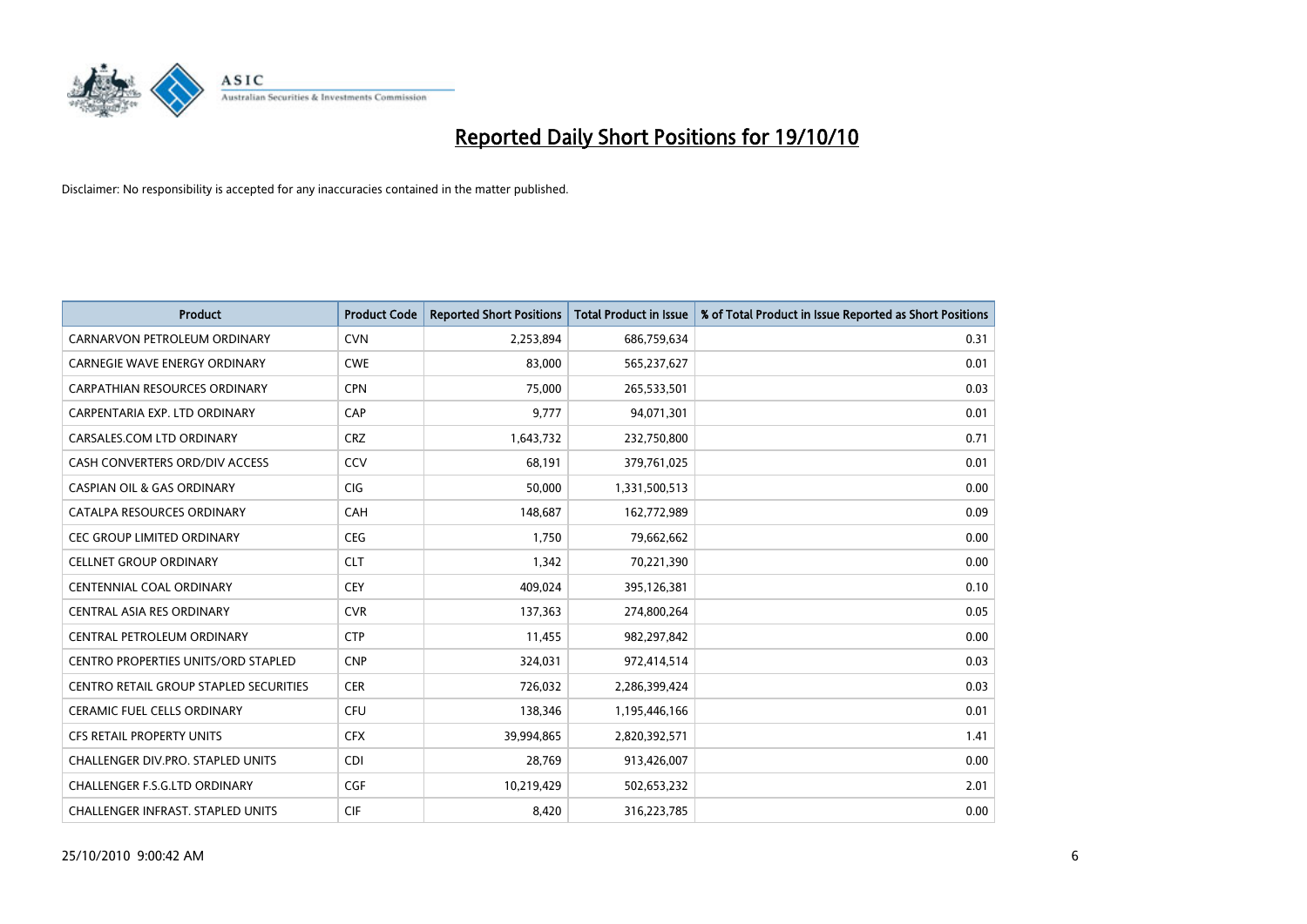

| <b>Product</b>                          | <b>Product Code</b> | <b>Reported Short Positions</b> | <b>Total Product in Issue</b> | % of Total Product in Issue Reported as Short Positions |
|-----------------------------------------|---------------------|---------------------------------|-------------------------------|---------------------------------------------------------|
| <b>CHANDLER MACLEOD LTD ORDINARY</b>    | <b>CMG</b>          | 11,970                          | 422,031,685                   | 0.00                                                    |
| CHARTER HALL GROUP STAPLED US PROHIBIT. | CHC                 | 2,538,387                       | 1,225,365,088                 | 0.19                                                    |
| <b>CHARTER HALL OFFICE UNIT</b>         | CQO                 | 318,877                         | 493,319,730                   | 0.07                                                    |
| <b>CHARTER HALL RETAIL UNITS</b>        | <b>COR</b>          | 285,314                         | 305,810,723                   | 0.10                                                    |
| CHEMGENEX PHARMACEUT ORDINARY           | <b>CXS</b>          | 221,509                         | 283,348,870                   | 0.08                                                    |
| CITADEL RESOURCE GRP ORDINARY           | CGG                 | 2,349,505                       | 2,367,460,116                 | 0.09                                                    |
| CITIGOLD CORP LTD ORDINARY              | <b>CTO</b>          | 2,098,686                       | 964,512,301                   | 0.22                                                    |
| CLINUVEL PHARMACEUT, ORDINARY           | <b>CUV</b>          | 41,277                          | 303,443,665                   | 0.01                                                    |
| <b>CLOUGH LIMITED ORDINARY</b>          | <b>CLO</b>          | 320,752                         | 771,906,269                   | 0.03                                                    |
| <b>COAL &amp; ALLIED ORDINARY</b>       | <b>CNA</b>          | 9,752                           | 86,584,735                    | 0.01                                                    |
| COAL OF AFRICA LTD ORDINARY             | <b>CZA</b>          | 1,092,444                       | 530,514,663                   | 0.20                                                    |
| <b>COALSPUR MINES LTD ORDINARY</b>      | <b>CPL</b>          | 205,161                         | 435,073,242                   | 0.04                                                    |
| COCA-COLA AMATIL ORDINARY               | <b>CCL</b>          | 5,462,852                       | 755,940,367                   | 0.70                                                    |
| <b>COCHLEAR LIMITED ORDINARY</b>        | COH                 | 866.016                         | 56,590,681                    | 1.53                                                    |
| <b>COCKATOO COAL ORDINARY</b>           | COK                 | 1,552,730                       | 868,499,759                   | 0.18                                                    |
| <b>COEUR D'ALENE MINES. CDI 1:1</b>     | <b>CXC</b>          | 1,000                           | 3,834,109                     | 0.03                                                    |
| <b>COFFEY INTERNATIONAL ORDINARY</b>    | COF                 | 20,869                          | 129,035,760                   | 0.01                                                    |
| COMMONWEALTH BANK, ORDINARY             | <b>CBA</b>          | 14,235,423                      | 1,548,882,074                 | 0.87                                                    |
| <b>COMMONWEALTH PROP ORDINARY UNITS</b> | <b>CPA</b>          | 18,607,665                      | 2,012,803,230                 | 0.93                                                    |
| <b>COMPASS RESOURCES ORDINARY</b>       | <b>CMR</b>          | 101,480                         | 147,402,920                   | 0.07                                                    |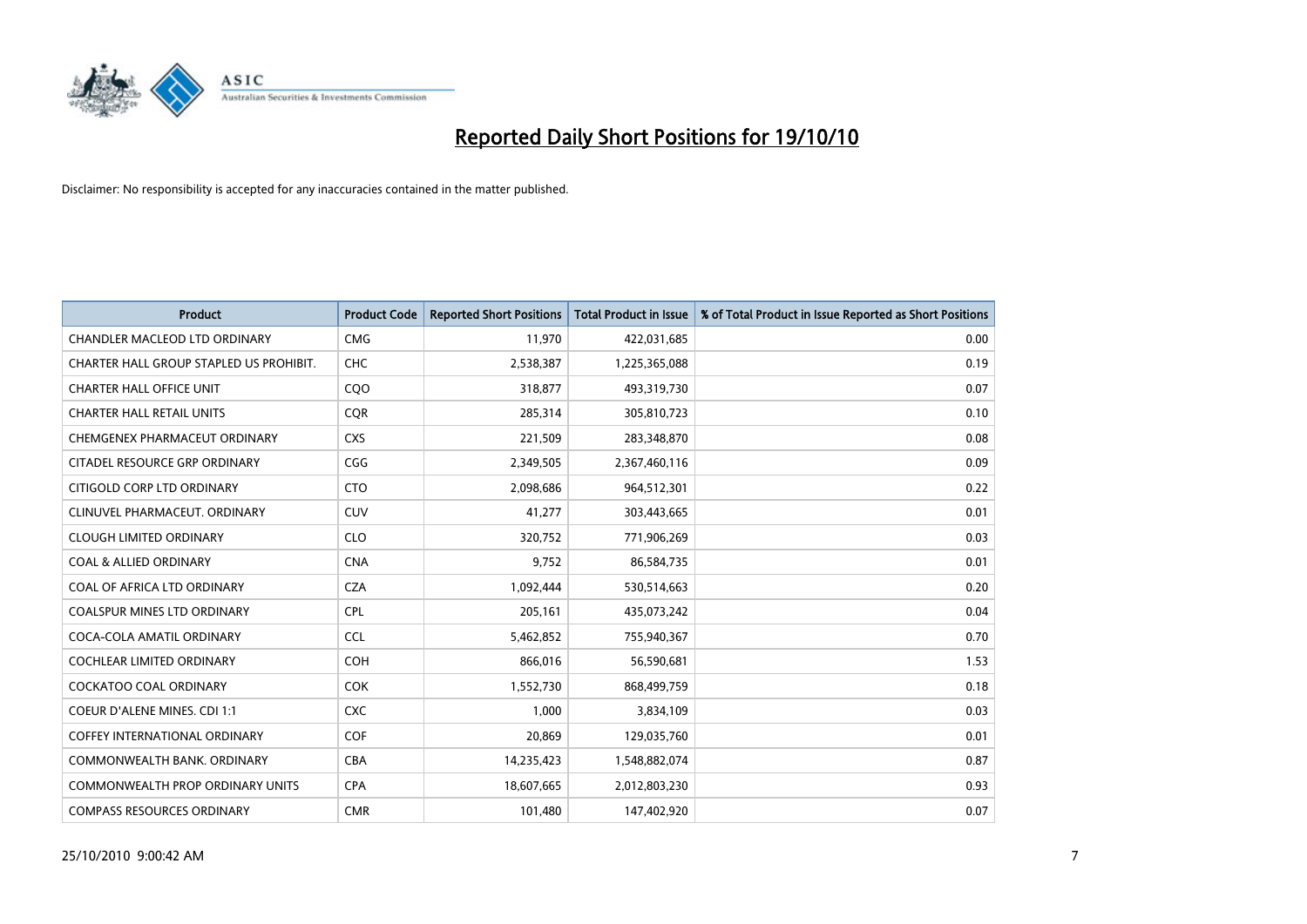

| <b>Product</b>                      | <b>Product Code</b> | <b>Reported Short Positions</b> | Total Product in Issue | % of Total Product in Issue Reported as Short Positions |
|-------------------------------------|---------------------|---------------------------------|------------------------|---------------------------------------------------------|
| <b>COMPUTERSHARE LTD ORDINARY</b>   | <b>CPU</b>          | 3,595,880                       | 555,664,059            | 0.65                                                    |
| <b>CONNECTEAST GROUP STAPLED</b>    | CEU                 | 32,478,501                      | 3,940,145,951          | 0.82                                                    |
| CONSOLIDATED MEDIA, ORDINARY        | <b>CMJ</b>          | 4,077,997                       | 577,145,934            | 0.70                                                    |
| CONTANGO MICROCAP ORDINARY          | <b>CTN</b>          | 7,500                           | 151,458,972            | 0.00                                                    |
| <b>COOPER ENERGY LTD ORDINARY</b>   | <b>COE</b>          | 81,612                          | 292,576,001            | 0.03                                                    |
| <b>COPPER STRIKE LTD ORDINARY</b>   | <b>CSE</b>          | 714                             | 129,455,571            | 0.00                                                    |
| <b>COUNT FINANCIAL ORDINARY</b>     | COU                 | 1,392,798                       | 261,968,742            | 0.53                                                    |
| <b>CRANE GROUP LIMITED ORDINARY</b> | <b>CRG</b>          | 3,819,344                       | 79,110,667             | 4.82                                                    |
| CROMWELL GROUP STAPLED SECURITIES   | <b>CMW</b>          | 138,643                         | 909,626,240            | 0.02                                                    |
| <b>CROWN LIMITED ORDINARY</b>       | <b>CWN</b>          | 4,771,017                       | 754,131,800            | 0.61                                                    |
| <b>CSG LIMITED ORDINARY</b>         | CSV                 | 525,161                         | 244,320,695            | 0.21                                                    |
| <b>CSL LIMITED ORDINARY</b>         | <b>CSL</b>          | 7,101,278                       | 549,975,700            | 1.26                                                    |
| <b>CSR LIMITED ORDINARY</b>         | <b>CSR</b>          | 3,799,327                       | 1,517,907,314          | 0.24                                                    |
| <b>CUDECO LIMITED ORDINARY</b>      | CDU                 | 440.126                         | 145,412,643            | 0.31                                                    |
| <b>CUSTOMERS LIMITED ORDINARY</b>   | <b>CUS</b>          | 50,774                          | 134,999,097            | 0.03                                                    |
| DART ENERGY LTD ORDINARY            | <b>DTE</b>          | 1,511,090                       | 419,748,184            | 0.36                                                    |
| DAVID JONES LIMITED ORDINARY        | <b>DJS</b>          | 16,477,306                      | 510,945,759            | 3.22                                                    |
| DECMIL GROUP LIMITED ORDINARY       | <b>DCG</b>          | 17,397                          | 123,804,568            | 0.01                                                    |
| DEEP YELLOW LIMITED ORDINARY        | <b>DYL</b>          | 51,038                          | 1,125,814,458          | 0.00                                                    |
| DEVINE LIMITED ORDINARY             | <b>DVN</b>          | 1.000                           | 634,918,223            | 0.00                                                    |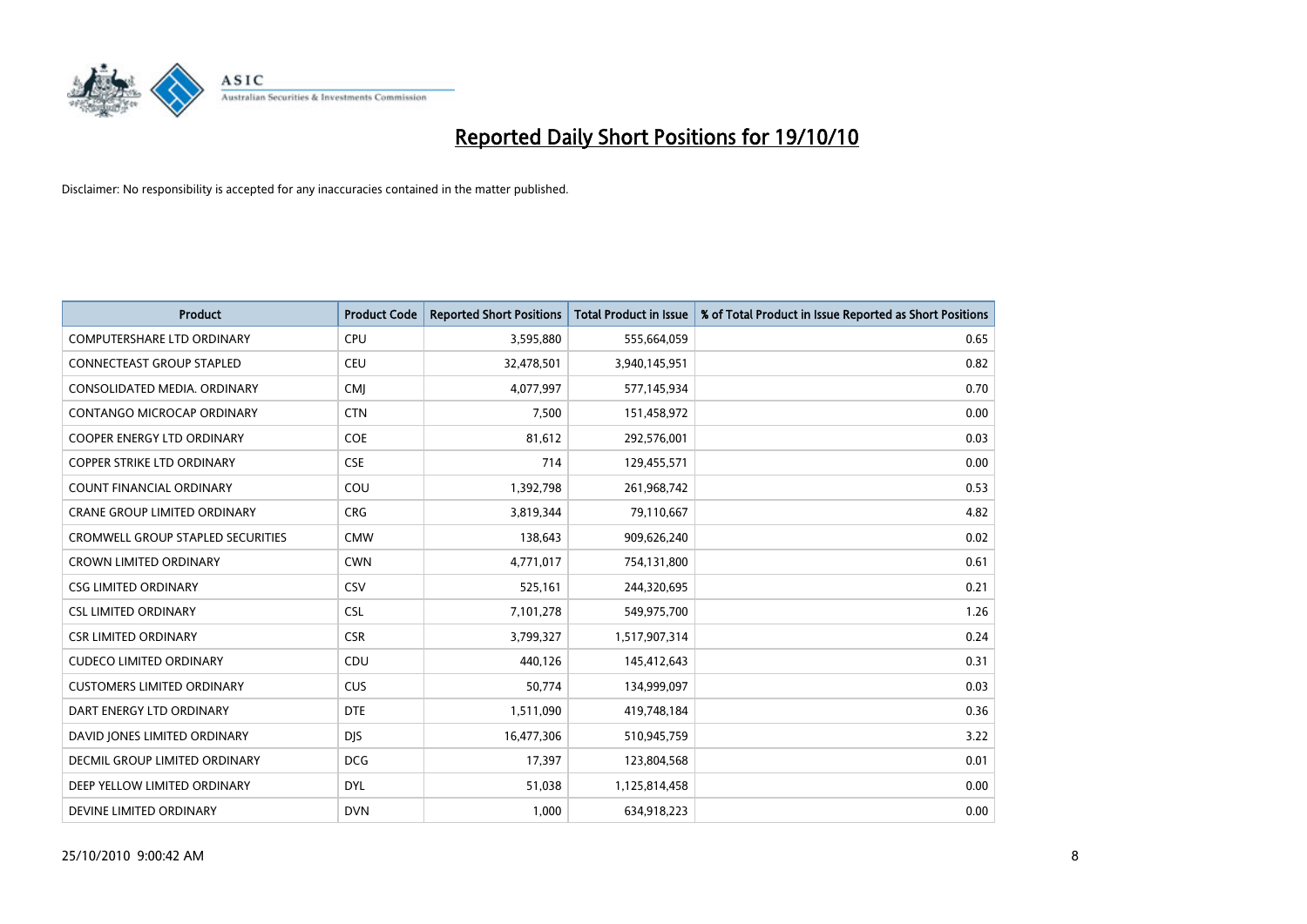

| <b>Product</b>                            | <b>Product Code</b> | <b>Reported Short Positions</b> | <b>Total Product in Issue</b> | % of Total Product in Issue Reported as Short Positions |
|-------------------------------------------|---------------------|---------------------------------|-------------------------------|---------------------------------------------------------|
| DEXUS PROPERTY GROUP STAPLED UNITS        | <b>DXS</b>          | 15,706,558                      | 4,839,024,176                 | 0.32                                                    |
| DISCOVERY METALS LTD ORDINARY             | <b>DML</b>          | 201,207                         | 302,202,585                   | 0.07                                                    |
| <b>DOMINION MINING ORDINARY</b>           | <b>DOM</b>          | 312,782                         | 103,520,259                   | 0.30                                                    |
| DOMINO PIZZA ENTERPR ORDINARY             | <b>DMP</b>          | 3                               | 68,407,674                    | 0.00                                                    |
| DOWNER EDI LIMITED ORDINARY               | <b>DOW</b>          | 1,549,688                       | 343,178,483                   | 0.44                                                    |
| DUET GROUP STAPLED US PROHIBIT.           | <b>DUE</b>          | 421,300                         | 887,304,690                   | 0.05                                                    |
| DULUXGROUP LIMITED ORDINARY               | <b>DLX</b>          | 41,788                          | 366,992,120                   | 0.00                                                    |
| DYESOL LIMITED ORDINARY                   | <b>DYE</b>          | 2,000                           | 143,325,847                   | 0.00                                                    |
| EASTERN STAR GAS ORDINARY                 | ESG                 | 2,114,459                       | 991,347,041                   | 0.19                                                    |
| EDT RETAIL TRUST UNITS                    | <b>EDT</b>          | 99,457                          | 4,700,290,868                 | 0.00                                                    |
| <b>ELDERS LIMITED ORDINARY</b>            | <b>ELD</b>          | 21,071,711                      | 448,598,480                   | 4.70                                                    |
| ELDORADO GOLD CORP CDI 1:1                | EAU                 | 26,393                          | 21,671,827                    | 0.11                                                    |
| ELIXIR PETROLEUM LTD ORDINARY             | <b>EXR</b>          | 324,400                         | 188,988,472                   | 0.17                                                    |
| <b>EMECO HOLDINGS ORDINARY</b>            | <b>EHL</b>          | 1,062,301                       | 631,237,586                   | 0.16                                                    |
| <b>ENERGY RESOURCES ORDINARY 'A'</b>      | <b>ERA</b>          | 959,507                         | 190,737,934                   | 0.51                                                    |
| <b>ENERGY WORLD CORPOR. ORDINARY</b>      | <b>EWC</b>          | 7,279,657                       | 1,561,166,672                 | 0.45                                                    |
| <b>ENTEK ENERGY LTD ORDINARY</b>          | ETE                 | 489,903                         | 258,692,535                   | 0.19                                                    |
| <b>ENTELLECT SOLUTIONS ORDINARY</b>       | <b>ESN</b>          | 464,050                         | 1,740,334,200                 | 0.03                                                    |
| <b>ENVESTRA LIMITED ORDINARY</b>          | <b>ENV</b>          | 1,561,570                       | 1,386,827,962                 | 0.12                                                    |
| EQUINOX MINERALS LTD CHESS DEPOSITARY INT | <b>EON</b>          | 2,458,418                       | 707,868,211                   | 0.34                                                    |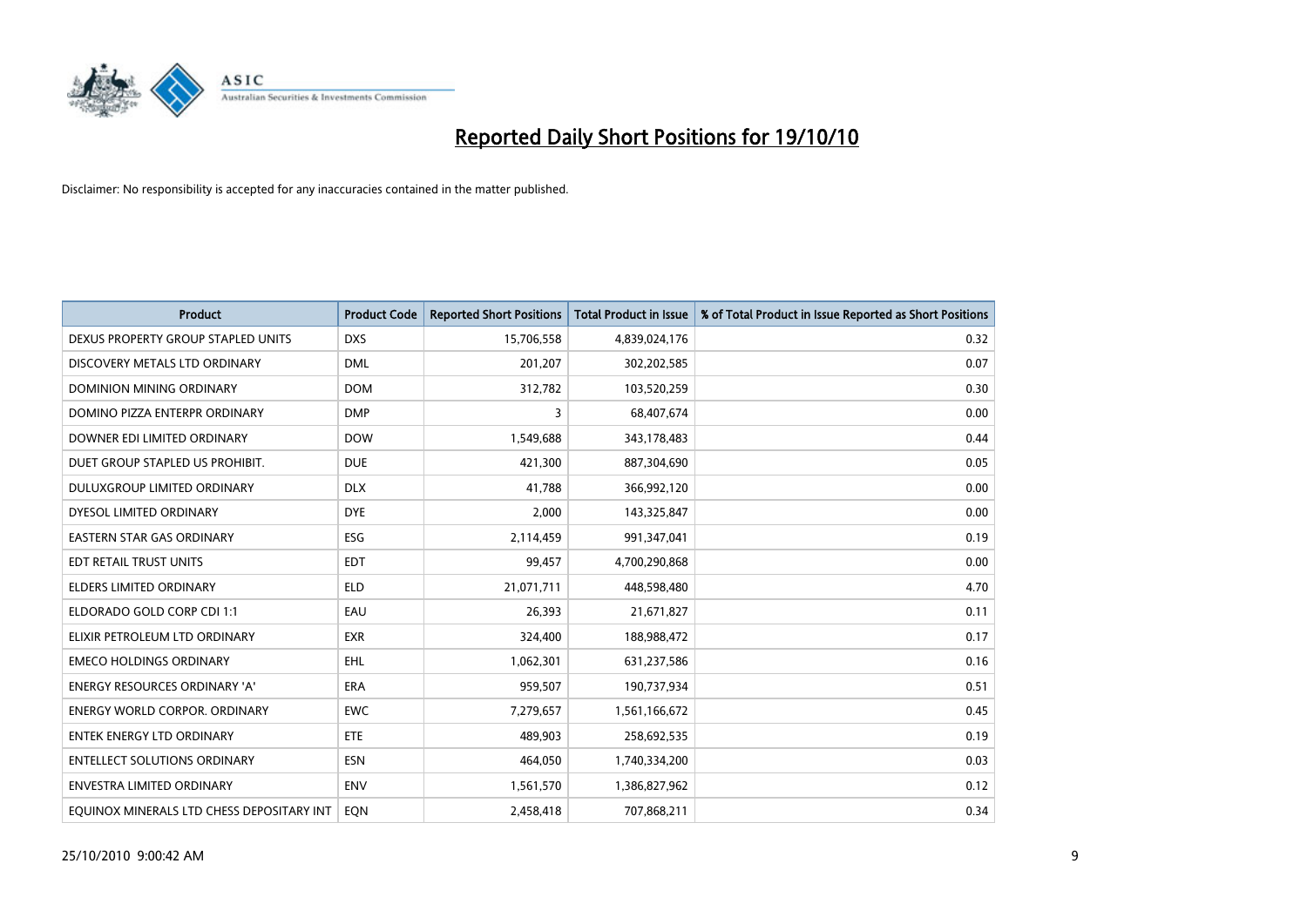

| <b>Product</b>                        | <b>Product Code</b> | <b>Reported Short Positions</b> | <b>Total Product in Issue</b> | % of Total Product in Issue Reported as Short Positions |
|---------------------------------------|---------------------|---------------------------------|-------------------------------|---------------------------------------------------------|
| <b>EVEREST FINANCIAL ORDINARY</b>     | <b>EFG</b>          | 4,300                           | 251,442,316                   | 0.00                                                    |
| EXTRACT RESOURCES ORDINARY            | <b>EXT</b>          | 772,468                         | 243,302,298                   | 0.32                                                    |
| FAIRFAX MEDIA LTD ORDINARY            | <b>FXI</b>          | 279,956,638                     | 2,351,955,725                 | 11.88                                                   |
| <b>FANTASTIC HOLDINGS ORDINARY</b>    | <b>FAN</b>          | 3,000                           | 102,693,495                   | 0.00                                                    |
| FERRAUS LIMITED ORDINARY              | <b>FRS</b>          | 370                             | 205,700,890                   | 0.00                                                    |
| FISHER & PAYKEL APP. ORDINARY         | <b>FPA</b>          | 9,814,113                       | 724,235,162                   | 1.35                                                    |
| FISHER & PAYKEL H. ORDINARY           | <b>FPH</b>          | 2,374,748                       | 517,444,890                   | 0.46                                                    |
| FKP PROPERTY GROUP STAPLED SECURITIES | <b>FKP</b>          | 4,421,371                       | 1,174,033,185                 | 0.38                                                    |
| FLEETWOOD CORP ORDINARY               | <b>FWD</b>          | 52,462                          | 57,209,053                    | 0.08                                                    |
| FLETCHER BUILDING ORDINARY            | <b>FBU</b>          | 520,549                         | 611,250,393                   | 0.08                                                    |
| FLEXIGROUP LIMITED ORDINARY           | <b>FXL</b>          | 9,065                           | 275,472,492                   | 0.00                                                    |
| FLIGHT CENTRE ORDINARY                | <b>FLT</b>          | 2,578,889                       | 99,786,394                    | 2.58                                                    |
| FLINDERS MINES LTD ORDINARY           | <b>FMS</b>          | 20,946,166                      | 1,820,149,571                 | 1.15                                                    |
| FORTE ENERGY NL ORDINARY              | <b>FTE</b>          | 2,658,986                       | 580,658,031                   | 0.46                                                    |
| FORTESCUE METALS GRP ORDINARY         | <b>FMG</b>          | 10,185,271                      | 3,111,397,689                 | 0.32                                                    |
| <b>FOSTER'S GROUP ORDINARY</b>        | FGL                 | 4,065,124                       | 1,930,723,313                 | 0.21                                                    |
| FTD CORPORATION ORDINARY              | <b>FTD</b>          | 8,088                           | 100,421,069                   | 0.01                                                    |
| <b>FUNTASTIC LIMITED ORDINARY</b>     | <b>FUN</b>          | 322,528                         | 340,997,682                   | 0.09                                                    |
| <b>G.U.D. HOLDINGS ORDINARY</b>       | <b>GUD</b>          | 305,059                         | 68,426,721                    | 0.44                                                    |
| <b>GALAXY RESOURCES ORDINARY</b>      | <b>GXY</b>          | 217,416                         | 190,553,358                   | 0.11                                                    |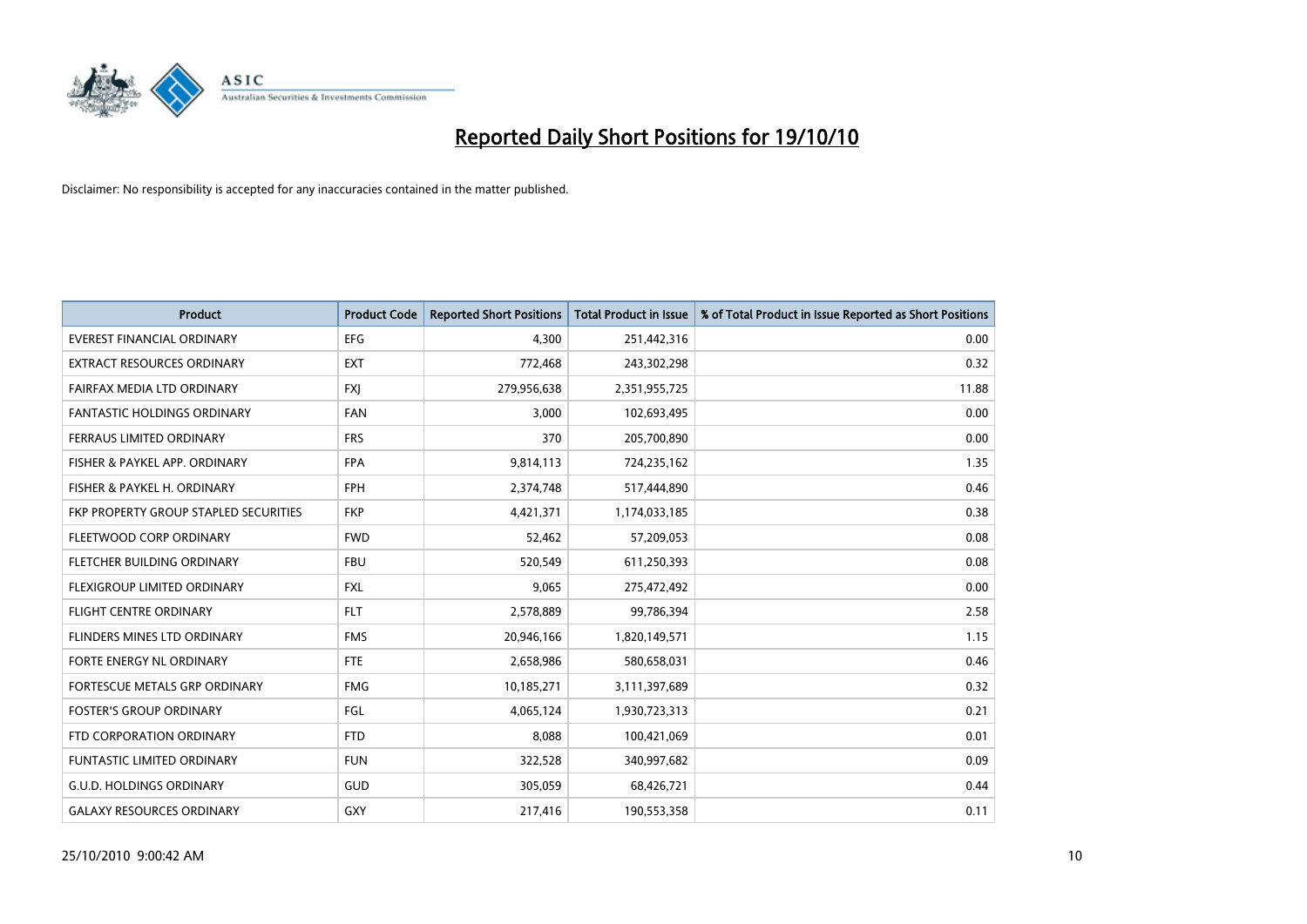

| <b>Product</b>                            | <b>Product Code</b> | <b>Reported Short Positions</b> | Total Product in Issue | % of Total Product in Issue Reported as Short Positions |
|-------------------------------------------|---------------------|---------------------------------|------------------------|---------------------------------------------------------|
| <b>GEODYNAMICS LIMITED ORDINARY</b>       | GDY                 | 290,036                         | 292,840,219            | 0.10                                                    |
| <b>GINDALBIE METALS LTD ORDINARY</b>      | <b>GBG</b>          | 10,244,115                      | 850,108,099            | 1.18                                                    |
| <b>GIRALIA RESOURCES NL ORDINARY</b>      | <b>GIR</b>          | 307,796                         | 180,135,170            | 0.16                                                    |
| <b>GLOBAL MINING ORDINARY</b>             | GMI                 | 8,951                           | 191,820,968            | 0.00                                                    |
| <b>GLOUCESTER COAL ORDINARY</b>           | <b>GCL</b>          | 256,129                         | 140,447,062            | 0.18                                                    |
| <b>GME RESOURCES LTD ORDINARY</b>         | <b>GME</b>          | 800                             | 302,352,750            | 0.00                                                    |
| <b>GOLDEN GATE PETROL ORDINARY</b>        | GGP                 | 11,538                          | 975,826,623            | 0.00                                                    |
| <b>GOLDEN WEST RESOURCE ORDINARY</b>      | <b>GWR</b>          | 1,617                           | 164,606,127            | 0.00                                                    |
| <b>GOODMAN FIELDER, ORDINARY</b>          | <b>GFF</b>          | 15,220,688                      | 1,380,386,438          | 1.10                                                    |
| <b>GOODMAN GROUP STAPLED US PROHIBIT.</b> | <b>GMG</b>          | 5,207,759                       | 6,369,751,394          | 0.09                                                    |
| <b>GPT GROUP STAPLED SEC.</b>             | <b>GPT</b>          | 8,547,470                       | 1,855,529,431          | 0.45                                                    |
| <b>GRAINCORP LIMITED A CLASS ORDINARY</b> | <b>GNC</b>          | 740,666                         | 198,318,900            | 0.37                                                    |
| <b>GRANGE RESOURCES, ORDINARY</b>         | <b>GRR</b>          | 1,712,252                       | 1,152,077,403          | 0.15                                                    |
| <b>GREENLAND MIN EN LTD ORDINARY</b>      | GGG                 | 1,682,809                       | 254,431,226            | 0.66                                                    |
| <b>GRYPHON MINERALS LTD ORDINARY</b>      | GRY                 | 11,452                          | 288,959,558            | 0.00                                                    |
| GUINNESS PEAT GROUP. CHESS DEPOSITARY INT | GPG                 | 55                              | 309,138,006            | 0.00                                                    |
| <b>GUNNS LIMITED ORDINARY</b>             | <b>GNS</b>          | 21,186,792                      | 806,734,892            | 2.62                                                    |
| <b>GWA INTERNATIONAL ORDINARY</b>         | <b>GWT</b>          | 5,211,141                       | 301,102,514            | 1.72                                                    |
| <b>HARVEY NORMAN ORDINARY</b>             | <b>HVN</b>          | 35,093,192                      | 1,062,316,784          | 3.31                                                    |
| <b>HASTIE GROUP LIMITED ORDINARY</b>      | <b>HST</b>          | 138.853                         | 239,716,924            | 0.05                                                    |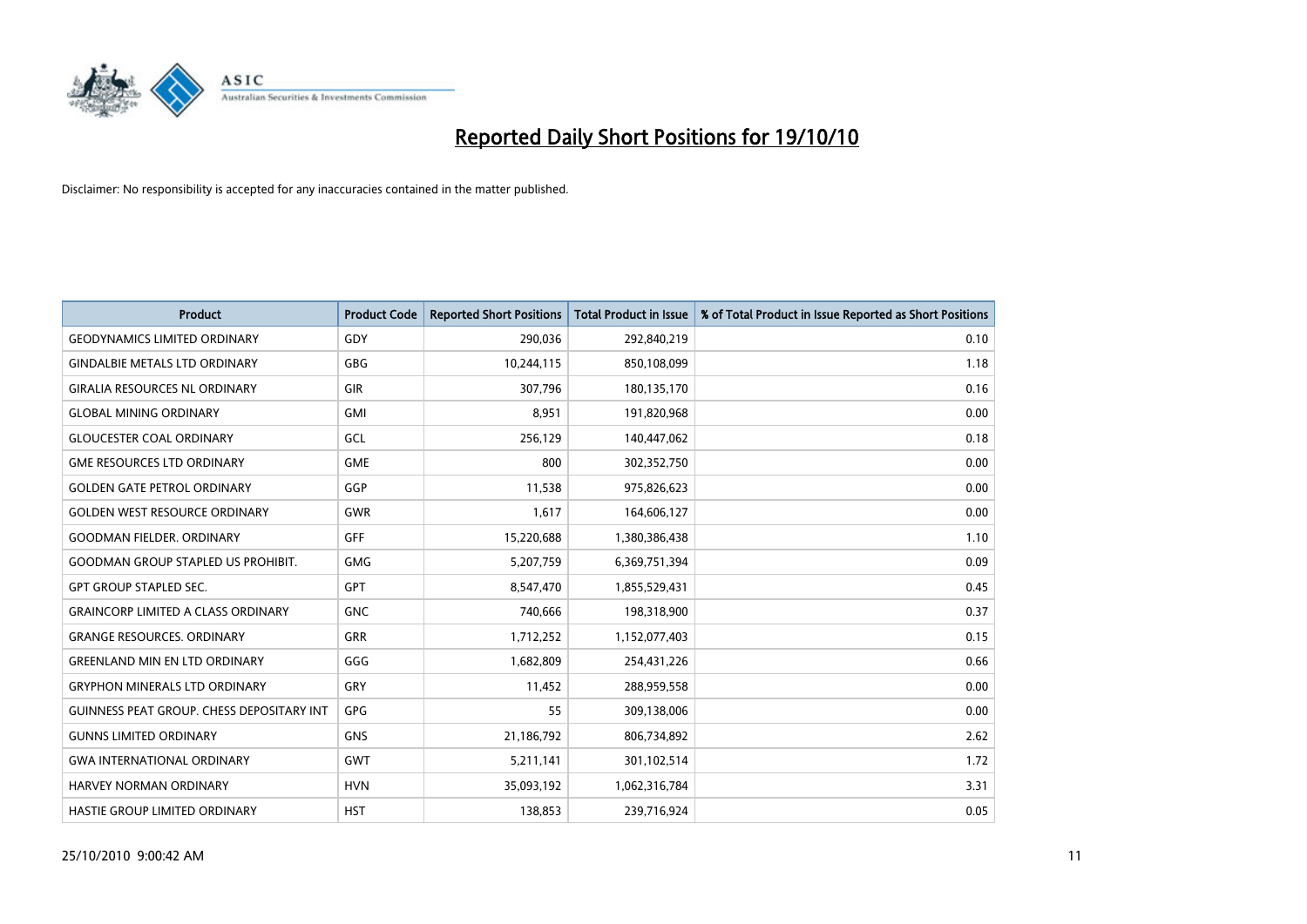

| <b>Product</b>                           | <b>Product Code</b> | <b>Reported Short Positions</b> | Total Product in Issue | % of Total Product in Issue Reported as Short Positions |
|------------------------------------------|---------------------|---------------------------------|------------------------|---------------------------------------------------------|
| HASTINGS DIVERSIFIED STAPLED SECURITY    | <b>HDF</b>          | 130,025                         | 513,336,482            | 0.01                                                    |
| HEARTWARE INT INC CDI 35:1               | <b>HIN</b>          | 272,008                         | 66,059,280             | 0.41                                                    |
| <b>HENDERSON GROUP CDI 1:1</b>           | <b>HGG</b>          | 8,587,464                       | 564,915,116            | 1.51                                                    |
| HFA HOLDINGS LIMITED ORDINARY            | <b>HFA</b>          | 1,910,937                       | 469,330,170            | 0.40                                                    |
| <b>HIGHLANDS PACIFIC ORDINARY</b>        | <b>HIG</b>          | 2,382,826                       | 683,112,148            | 0.35                                                    |
| HILLS INDUSTRIES LTD ORDINARY            | <b>HIL</b>          | 1,294,650                       | 248,676,841            | 0.52                                                    |
| HORIZON OIL LIMITED ORDINARY             | <b>HZN</b>          | 3,030,221                       | 1,130,311,515          | 0.27                                                    |
| <b>ICON ENERGY LIMITED ORDINARY</b>      | <b>ICN</b>          | 67,000                          | 439,801,394            | 0.02                                                    |
| <b>IINET LIMITED ORDINARY</b>            | <b>IIN</b>          | 1,360,752                       | 151,948,119            | 0.89                                                    |
| <b>ILUKA RESOURCES ORDINARY</b>          | <b>ILU</b>          | 6,918,929                       | 418,700,517            | 1.64                                                    |
| <b>IMDEX LIMITED ORDINARY</b>            | <b>IMD</b>          | 22,513                          | 195,047,128            | 0.02                                                    |
| IMF (AUSTRALIA) LTD ORDINARY             | <b>IMF</b>          | 329.994                         | 122,496,819            | 0.27                                                    |
| IMX RESOURCES LTD ORDINARY               | <b>IXR</b>          | 20,000                          | 260,252,803            | 0.01                                                    |
| <b>INCITEC PIVOT ORDINARY</b>            | <b>IPL</b>          | 4,110,992                       | 1,628,730,107          | 0.24                                                    |
| <b>INDAGO RESOURCES LTD ORDINARY</b>     | <b>IDG</b>          | 8,179                           | 81,659,448             | 0.01                                                    |
| INDEPENDENCE GROUP ORDINARY              | <b>IGO</b>          | 269,196                         | 114,063,539            | 0.23                                                    |
| <b>INDOPHIL RESOURCES ORDINARY</b>       | <b>IRN</b>          | 348,796                         | 423,428,803            | 0.07                                                    |
| <b>INDUSTREA LIMITED ORDINARY</b>        | IDL                 | 1,732,063                       | 968,463,747            | 0.18                                                    |
| <b>INFIGEN ENERGY STAPLED SECURITIES</b> | <b>IFN</b>          | 9,724,880                       | 761,222,569            | 1.28                                                    |
| ING INDUSTRIAL FUND UNITS                | <b>IIF</b>          | 3,569,729                       | 2,592,249,647          | 0.13                                                    |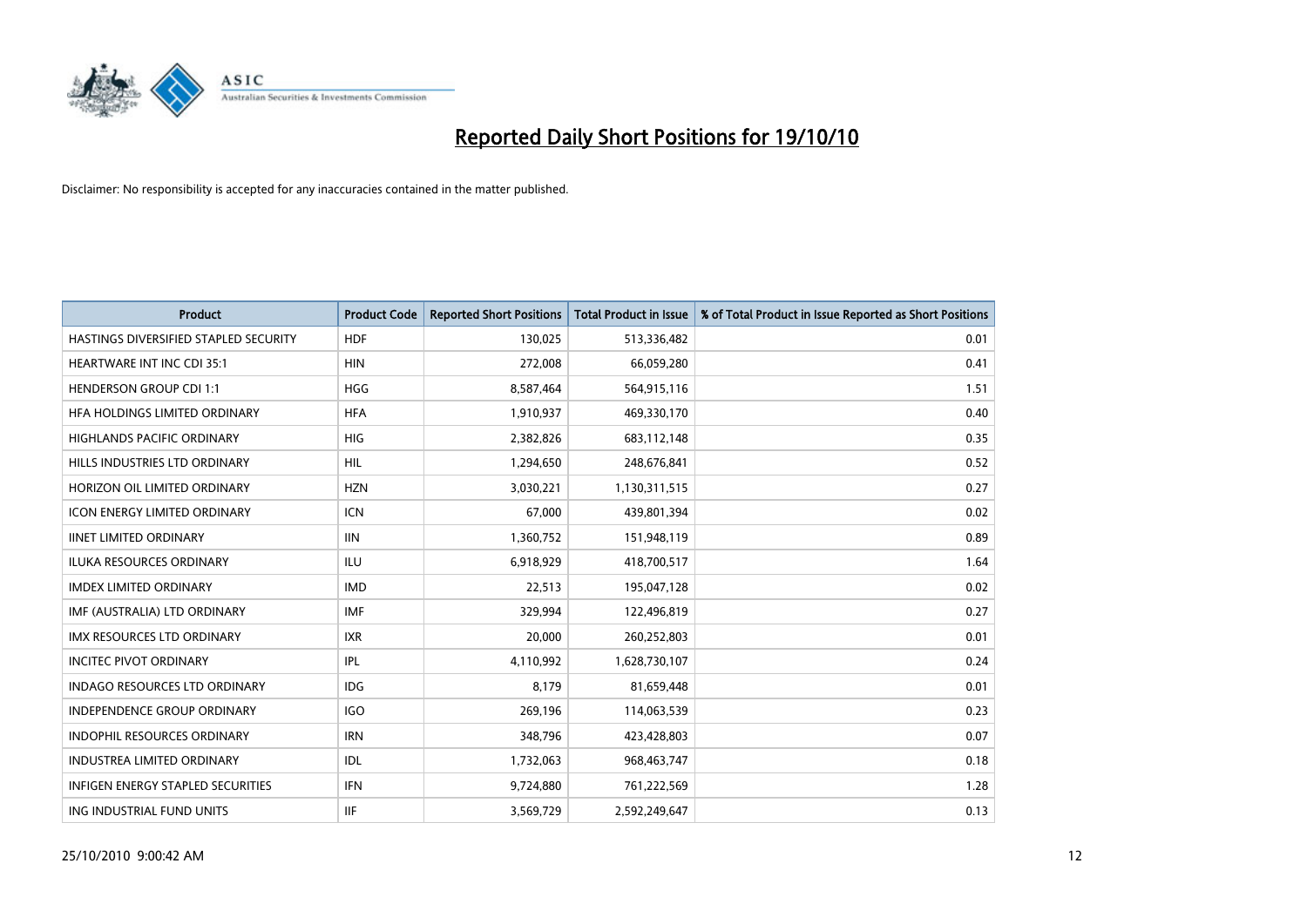

| <b>Product</b>                                  | <b>Product Code</b> | <b>Reported Short Positions</b> | Total Product in Issue | % of Total Product in Issue Reported as Short Positions |
|-------------------------------------------------|---------------------|---------------------------------|------------------------|---------------------------------------------------------|
| ING OFFICE FUND STAPLED SECURITIES              | <b>IOF</b>          | 3,633,089                       | 2,729,071,212          | 0.15                                                    |
| ING RE COM GROUP STAPLED SECURITIES             | <b>ILF</b>          | 9,075                           | 441,029,194            | 0.00                                                    |
| <b>INSURANCE AUSTRALIA ORDINARY</b>             | <b>IAG</b>          | 3,146,375                       | 2,078,994,021          | 0.13                                                    |
| INTEGRA MINING LTD. ORDINARY                    | <b>IGR</b>          | 1,650,483                       | 755,792,394            | 0.21                                                    |
| INTOLL GROUP STAPLED SECURITIES                 | <b>ITO</b>          | 3,490,805                       | 2,261,732,048          | 0.15                                                    |
| <b>INTREPID MINES ORDINARY</b>                  | <b>IAU</b>          | 1,233,571                       | 431,756,358            | 0.29                                                    |
| <b>INVOCARE LIMITED ORDINARY</b>                | <b>IVC</b>          | 1,418,724                       | 102,394,649            | 1.39                                                    |
| <b>ION LIMITED ORDINARY</b>                     | <b>ION</b>          | 164,453                         | 256,365,105            | 0.06                                                    |
| <b>IOOF HOLDINGS LTD ORDINARY</b>               | <b>IFL</b>          | 1,426,103                       | 229,794,395            | 0.62                                                    |
| <b>IRESS MARKET TECH. ORDINARY</b>              | <b>IRE</b>          | 2,394,425                       | 126,018,142            | 1.90                                                    |
| <b>IRON ORE HOLDINGS ORDINARY</b>               | <b>IOH</b>          | 43,061                          | 135,381,616            | 0.03                                                    |
| <b>ISHARES MSCI EAFE CDI 1:1</b>                | <b>IVE</b>          | 150,838                         | 590,400,000            | 0.03                                                    |
| <b>ISOFT GROUP LIMITED ORDINARY</b>             | <b>ISF</b>          | 18,596,623                      | 1,070,595,874          | 1.75                                                    |
| <b>IVANHOE AUSTRALIA ORDINARY</b>               | <b>IVA</b>          |                                 | 418,083,853            | 0.00                                                    |
| <b>JABIRU METALS LTD ORDINARY</b>               | <b>JML</b>          | 731,763                         | 552,619,180            | 0.12                                                    |
| <b>JAMES HARDIE INDUST CHESS DEPOSITARY INT</b> | <b>IHX</b>          | 14,506,604                      | 435,726,268            | 3.31                                                    |
| <b>JAMESON RESOURCES ORDINARY</b>               | <b>JAL</b>          | 1,600,000                       | 63,885,910             | 2.50                                                    |
| <b>JB HI-FI LIMITED ORDINARY</b>                | <b>IBH</b>          | 7,622,578                       | 109,200,612            | 6.97                                                    |
| KAGARA LTD ORDINARY                             | KZL                 | 5,001,501                       | 707,789,717            | 0.69                                                    |
| KAROON GAS AUSTRALIA ORDINARY                   | <b>KAR</b>          | 582,416                         | 205,508,127            | 0.27                                                    |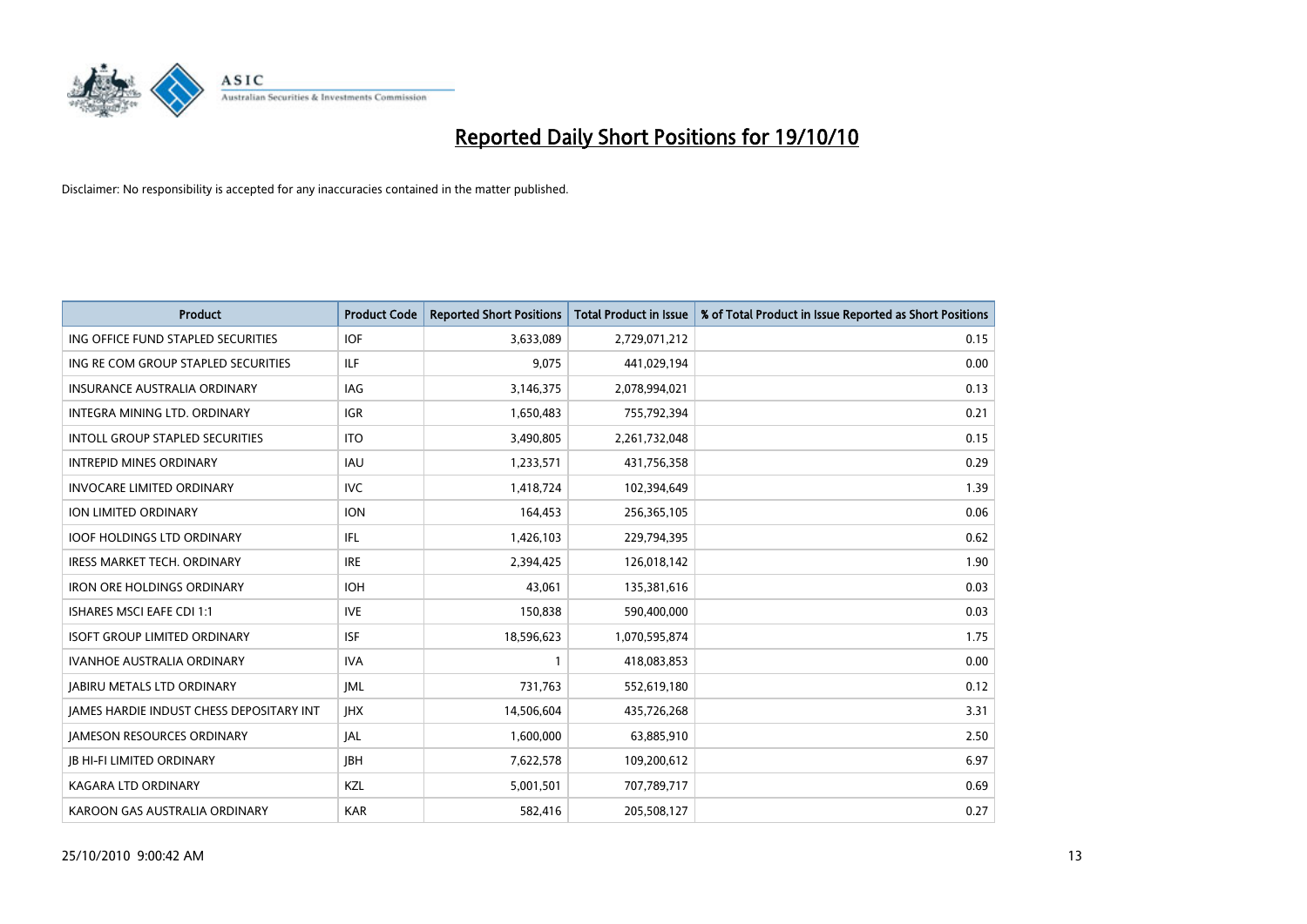

| <b>Product</b>                        | <b>Product Code</b> | <b>Reported Short Positions</b> | <b>Total Product in Issue</b> | % of Total Product in Issue Reported as Short Positions |
|---------------------------------------|---------------------|---------------------------------|-------------------------------|---------------------------------------------------------|
| KATHMANDU HOLD LTD ORDINARY           | <b>KMD</b>          | 657,164                         | 200,000,000                   | 0.32                                                    |
| <b>KEYBRIDGE CAPITAL ORDINARY</b>     | <b>KBC</b>          | 5,999                           | 172,070,564                   | 0.00                                                    |
| KIMBERLEY METALS LTD ORDINARY         | <b>KBL</b>          | 2,609                           | 115,216,206                   | 0.00                                                    |
| KINGSGATE CONSOLID. ORDINARY          | <b>KCN</b>          | 979,307                         | 101,087,786                   | 0.97                                                    |
| KINGSROSE MINING LTD ORDINARY         | <b>KRM</b>          | 4,500                           | 248,920,560                   | 0.00                                                    |
| LEIGHTON HOLDINGS ORDINARY            | LEI                 | 5,197,405                       | 300,809,799                   | 1.73                                                    |
| LEND LEASE GROUP UNIT/ORD STAPLED     | LLC                 | 670.240                         | 565,558,754                   | 0.13                                                    |
| LINC ENERGY LTD ORDINARY              | <b>LNC</b>          | 1,135,897                       | 496,448,738                   | 0.23                                                    |
| <b>LYNAS CORPORATION ORDINARY</b>     | <b>LYC</b>          | 7,472,231                       | 1,656,999,093                 | 0.46                                                    |
| M2 TELECOMMUNICATION ORDINARY         | <b>MTU</b>          | 12,700                          | 122,238,195                   | 0.01                                                    |
| MAC SERVICES (THE) ORDINARY           | <b>MSL</b>          | 50,739                          | 165,966,692                   | 0.02                                                    |
| MACARTHUR COAL ORDINARY               | <b>MCC</b>          | 1,489,583                       | 297,358,068                   | 0.50                                                    |
| <b>MACMAHON HOLDINGS ORDINARY</b>     | <b>MAH</b>          | 6,202,923                       | 733,711,705                   | 0.84                                                    |
| MACO ATLAS ROADS GRP ORDINARY STAPLED | <b>MOA</b>          | 240,719                         | 452,345,907                   | 0.05                                                    |
| MACQUARIE GROUP LTD ORDINARY          | MQG                 | 5,116,048                       | 345,601,301                   | 1.49                                                    |
| MANTRA RESOURCES ORDINARY             | <b>MRU</b>          | 4,526                           | 130,229,188                   | 0.00                                                    |
| MAP GROUP STAPLED US PROHIBIT.        | <b>MAP</b>          | 881,509                         | 1,861,210,782                 | 0.05                                                    |
| <b>MARION ENERGY ORDINARY</b>         | MAE                 | 374,994                         | 429,822,043                   | 0.09                                                    |
| MCMILLAN SHAKESPEARE ORDINARY         | <b>MMS</b>          | 177,161                         | 67,849,516                    | 0.26                                                    |
| MCPHERSON'S LTD ORDINARY              | <b>MCP</b>          | 13,288                          | 71,651,758                    | 0.01                                                    |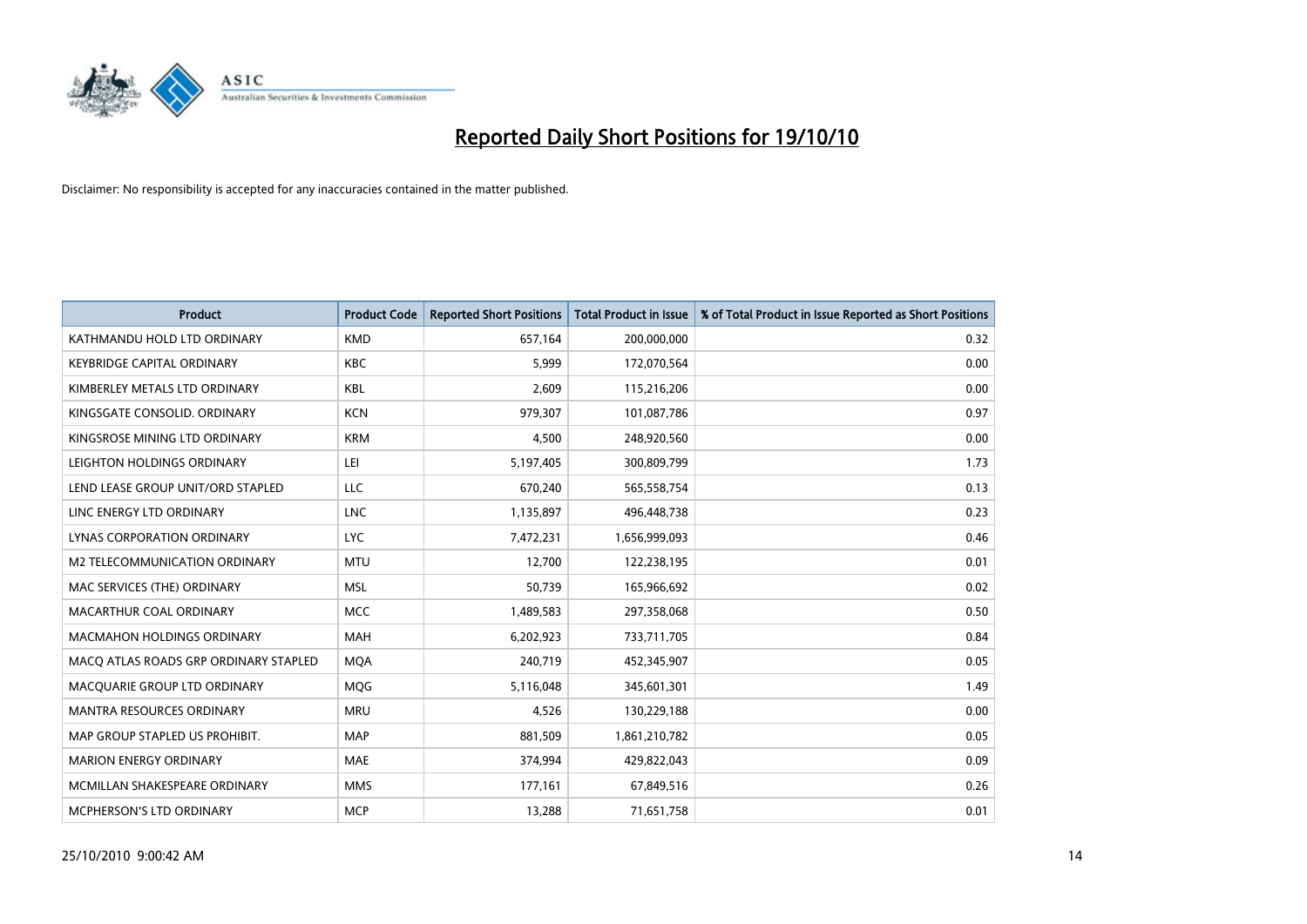

| <b>Product</b>                  | <b>Product Code</b> | <b>Reported Short Positions</b> | <b>Total Product in Issue</b> | % of Total Product in Issue Reported as Short Positions |
|---------------------------------|---------------------|---------------------------------|-------------------------------|---------------------------------------------------------|
| MEDUSA MINING LTD ORDINARY      | <b>MML</b>          | 857,642                         | 187,584,911                   | 0.45                                                    |
| MELBOURNE IT LIMITED ORDINARY   | <b>MLB</b>          | 150,073                         | 79,596,767                    | 0.19                                                    |
| MEO AUSTRALIA LTD ORDINARY      | <b>MEO</b>          | 474,711                         | 477,220,955                   | 0.10                                                    |
| <b>MERMAID MARINE ORDINARY</b>  | <b>MRM</b>          | 82,260                          | 188,672,387                   | 0.04                                                    |
| MESOBLAST LIMITED ORDINARY      | <b>MSB</b>          | 18,709                          | 158,140,556                   | 0.01                                                    |
| METALS X LIMITED ORDINARY       | <b>MLX</b>          | 326,940                         | 1,365,661,782                 | 0.03                                                    |
| METCASH LIMITED ORDINARY        | <b>MTS</b>          | 20,680,429                      | 768,523,847                   | 2.67                                                    |
| METGASCO LIMITED ORDINARY       | <b>MEL</b>          | 235,435                         | 250,803,468                   | 0.09                                                    |
| METMINCO LIMITED ORDINARY       | <b>MNC</b>          | 200,000                         | 835,248,549                   | 0.02                                                    |
| MICLYN EXP OFFSHR ORDINARY      | <b>MIO</b>          | 261,257                         | 271,700,000                   | 0.09                                                    |
| MINARA RESOURCES ORDINARY       | <b>MRE</b>          | 3,773,282                       | 1,167,783,517                 | 0.32                                                    |
| MINCOR RESOURCES NL ORDINARY    | <b>MCR</b>          | 162,496                         | 200,608,804                   | 0.07                                                    |
| MINERAL DEPOSITS ORDINARY       | <b>MDL</b>          | 870,537                         | 606,441,673                   | 0.14                                                    |
| MINERAL RESOURCES. ORDINARY     | <b>MIN</b>          | 165,276                         | 167,822,485                   | 0.09                                                    |
| MIRABELA NICKEL LTD ORDINARY    | <b>MBN</b>          | 13,967,969                      | 416,059,630                   | 3.34                                                    |
| MIRVAC GROUP STAPLED SECURITIES | <b>MGR</b>          | 4,393,532                       | 3,415,819,357                 | 0.12                                                    |
| MITCHELL COMMUNITCA. ORDINARY   | <b>MCU</b>          | 16,057                          | 301,883,014                   | 0.01                                                    |
| MOLOPO ENERGY LTD ORDINARY      | <b>MPO</b>          | 260,080                         | 250,972,584                   | 0.10                                                    |
| MONADELPHOUS GROUP ORDINARY     | <b>MND</b>          | 560,880                         | 87,521,827                    | 0.63                                                    |
| MOSAIC OIL NL ORDINARY          | MOS                 | 41,742                          | 866,910,775                   | 0.00                                                    |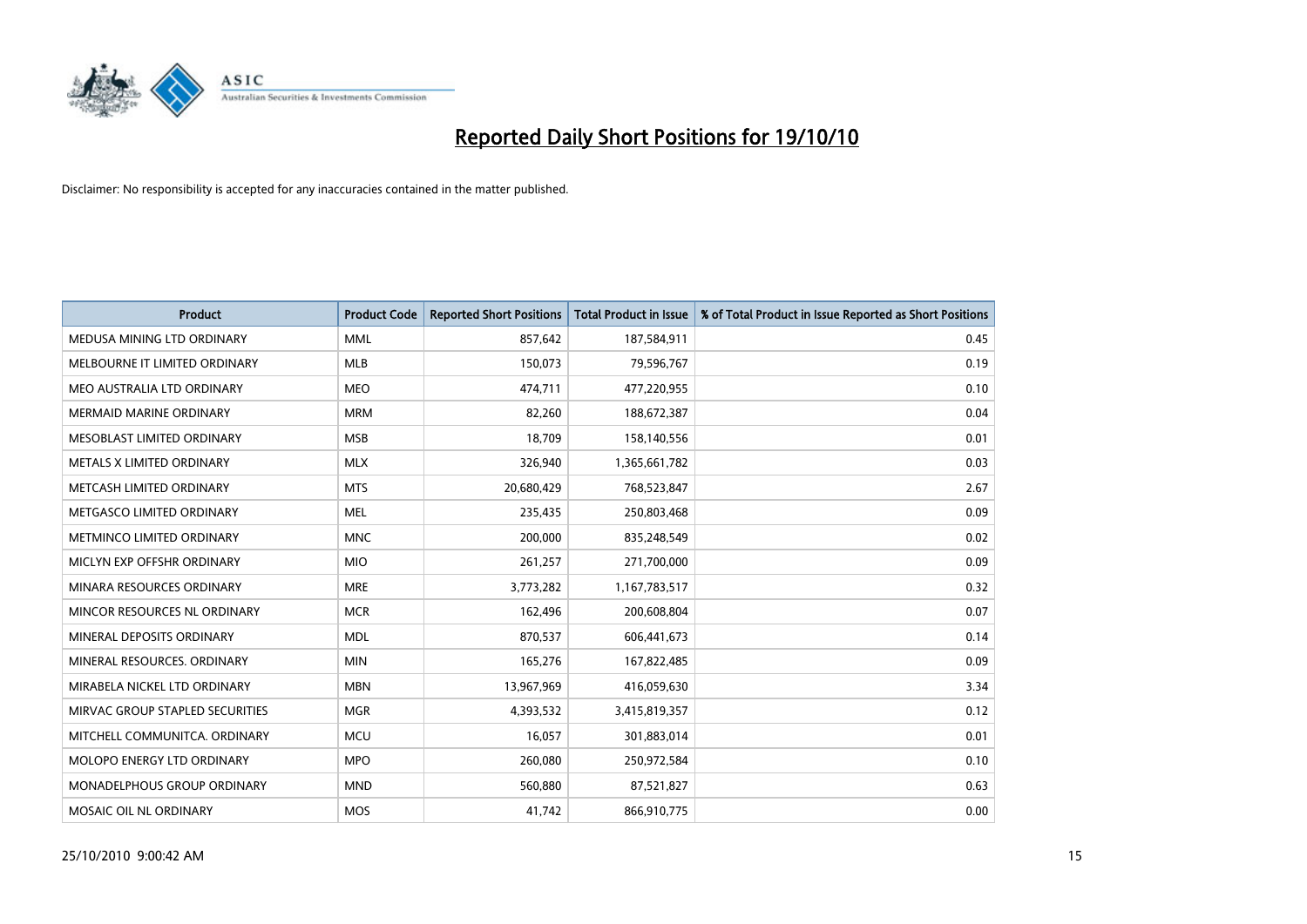

| <b>Product</b>                    | <b>Product Code</b> | <b>Reported Short Positions</b> | <b>Total Product in Issue</b> | % of Total Product in Issue Reported as Short Positions |
|-----------------------------------|---------------------|---------------------------------|-------------------------------|---------------------------------------------------------|
| <b>MOUNT GIBSON IRON ORDINARY</b> | MGX                 | 2,321,534                       | 1,079,570,693                 | 0.20                                                    |
| MURCHISON METALS LTD ORDINARY     | <b>MMX</b>          | 5,174,234                       | 435,384,268                   | 1.18                                                    |
| <b>MYER HOLDINGS LTD ORDINARY</b> | <b>MYR</b>          | 14,961,652                      | 581,517,884                   | 2.59                                                    |
| MYSTATE LIMITED ORDINARY          | <b>MYS</b>          | 1,400                           | 67,439,158                    | 0.00                                                    |
| NATIONAL AUST, BANK ORDINARY      | <b>NAB</b>          | 12,779,003                      | 2,133,340,708                 | 0.59                                                    |
| NATURAL FUEL LIMITED ORDINARY     | <b>NFL</b>          |                                 | 721,912                       | 0.00                                                    |
| NAVITAS LIMITED ORDINARY          | <b>NVT</b>          | 379,685                         | 342,450,567                   | 0.11                                                    |
| NEPTUNE MARINE ORDINARY           | <b>NMS</b>          | 3,174,383                       | 438,935,619                   | 0.72                                                    |
| NEW HOPE CORPORATION ORDINARY     | <b>NHC</b>          | 637,362                         | 830,230,549                   | 0.08                                                    |
| NEWCREST MINING ORDINARY          | <b>NCM</b>          | 5,237,317                       | 764,486,927                   | 0.67                                                    |
| NEWS CORP A NON-VOTING CDI        | <b>NWSLV</b>        | 506,033                         | 1,828,177,417                 | 0.03                                                    |
| NEWS CORP B VOTING CDI            | <b>NWS</b>          | 7,780,103                       | 798,520,953                   | 0.97                                                    |
| NEXBIS LIMITED ORDINARY           | <b>NBS</b>          | 63.733                          | 498,972,940                   | 0.01                                                    |
| NEXUS ENERGY LIMITED ORDINARY     | <b>NXS</b>          | 5,800,433                       | 988,257,304                   | 0.57                                                    |
| NIB HOLDINGS LIMITED ORDINARY     | <b>NHF</b>          | 78,029                          | 495,431,427                   | 0.01                                                    |
| NICK SCALI LIMITED ORDINARY       | <b>NCK</b>          | 35,846                          | 81,000,000                    | 0.04                                                    |
| NIDO PETROLEUM ORDINARY           | <b>NDO</b>          | 6,492,615                       | 1,107,550,321                 | 0.58                                                    |
| NKWE PLATINUM 10C US COMMON       | <b>NKP</b>          | 215,404                         | 559,651,184                   | 0.04                                                    |
| NORTHERN CREST ORDINARY           | <b>NOC</b>          | 24,345                          | 116,074,781                   | 0.02                                                    |
| NORTHERN IRON LTD ORDINARY        | <b>NFE</b>          | 1,780,007                       | 292,204,786                   | 0.60                                                    |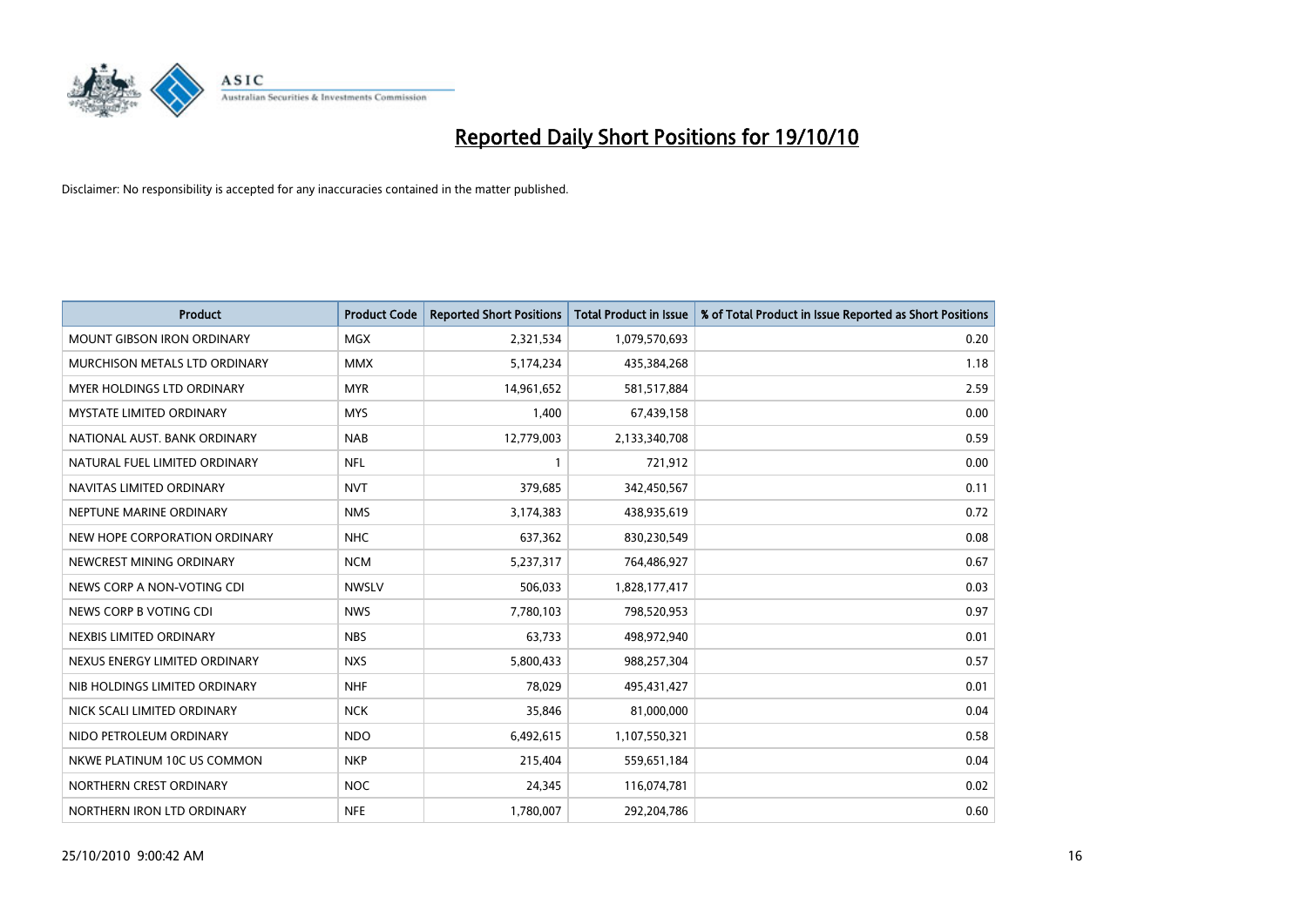

| <b>Product</b>                        | <b>Product Code</b> | <b>Reported Short Positions</b> | Total Product in Issue | % of Total Product in Issue Reported as Short Positions |
|---------------------------------------|---------------------|---------------------------------|------------------------|---------------------------------------------------------|
| NRW HOLDINGS LIMITED ORDINARY         | <b>NWH</b>          | 169,332                         | 251,223,000            | 0.07                                                    |
| NUFARM LIMITED ORDINARY               | <b>NUF</b>          | 10,119,323                      | 261,775,731            | 3.88                                                    |
| NUPLEX INDUSTRIES ORDINARY            | <b>NPX</b>          | 47.156                          | 195,060,783            | 0.02                                                    |
| NYOTA MINERALS LTD ORDINARY           | <b>NYO</b>          | 405,000                         | 317,993,276            | 0.13                                                    |
| <b>OAKTON LIMITED ORDINARY</b>        | <b>OKN</b>          | 513,484                         | 93,632,735             | 0.55                                                    |
| OCEANAGOLD CORP. CHESS DEPOSITARY INT | <b>OGC</b>          | 885,391                         | 228,872,612            | 0.39                                                    |
| OCEANIA CAPITAL LTD ORDINARY          | <b>OCP</b>          | 2,500                           | 91,921,295             | 0.00                                                    |
| OIL SEARCH LTD ORDINARY               | OSH                 | 9,458,520                       | 1,312,888,303          | 0.67                                                    |
| OM HOLDINGS LIMITED ORDINARY          | <b>OMH</b>          | 1,286,942                       | 503,085,150            | 0.25                                                    |
| <b>ONESTEEL LIMITED ORDINARY</b>      | <b>OST</b>          | 1,911,790                       | 1,334,683,421          | 0.13                                                    |
| ORICA LIMITED ORDINARY                | ORI                 | 3,583,913                       | 362,100,430            | 0.98                                                    |
| ORIGIN ENERGY ORDINARY                | <b>ORG</b>          | 5,545,441                       | 884,331,012            | 0.61                                                    |
| OROCOBRE LIMITED ORDINARY             | <b>ORE</b>          | 9,000                           | 91,181,996             | 0.01                                                    |
| OTTO ENERGY LIMITED ORDINARY          | <b>OEL</b>          | 109,204                         | 1,134,540,071          | 0.01                                                    |
| OZ MINERALS ORDINARY                  | <b>OZL</b>          | 117,111,280                     | 3,121,339,730          | 3.75                                                    |
| <b>PACIFIC BRANDS ORDINARY</b>        | <b>PBG</b>          | 6,430,386                       | 931,386,248            | 0.70                                                    |
| PALADIN ENERGY LTD ORDINARY           | <b>PDN</b>          | 12,523,807                      | 718,423,382            | 1.75                                                    |
| PAN PACIFIC PETROL. ORDINARY          | PPP                 | 14                              | 588,612,110            | 0.00                                                    |
| PANAUST LIMITED ORDINARY              | <b>PNA</b>          | 8,785,116                       | 2,954,376,819          | 0.29                                                    |
| PANORAMIC RESOURCES ORDINARY          | PAN                 | 764,887                         | 206,062,842            | 0.37                                                    |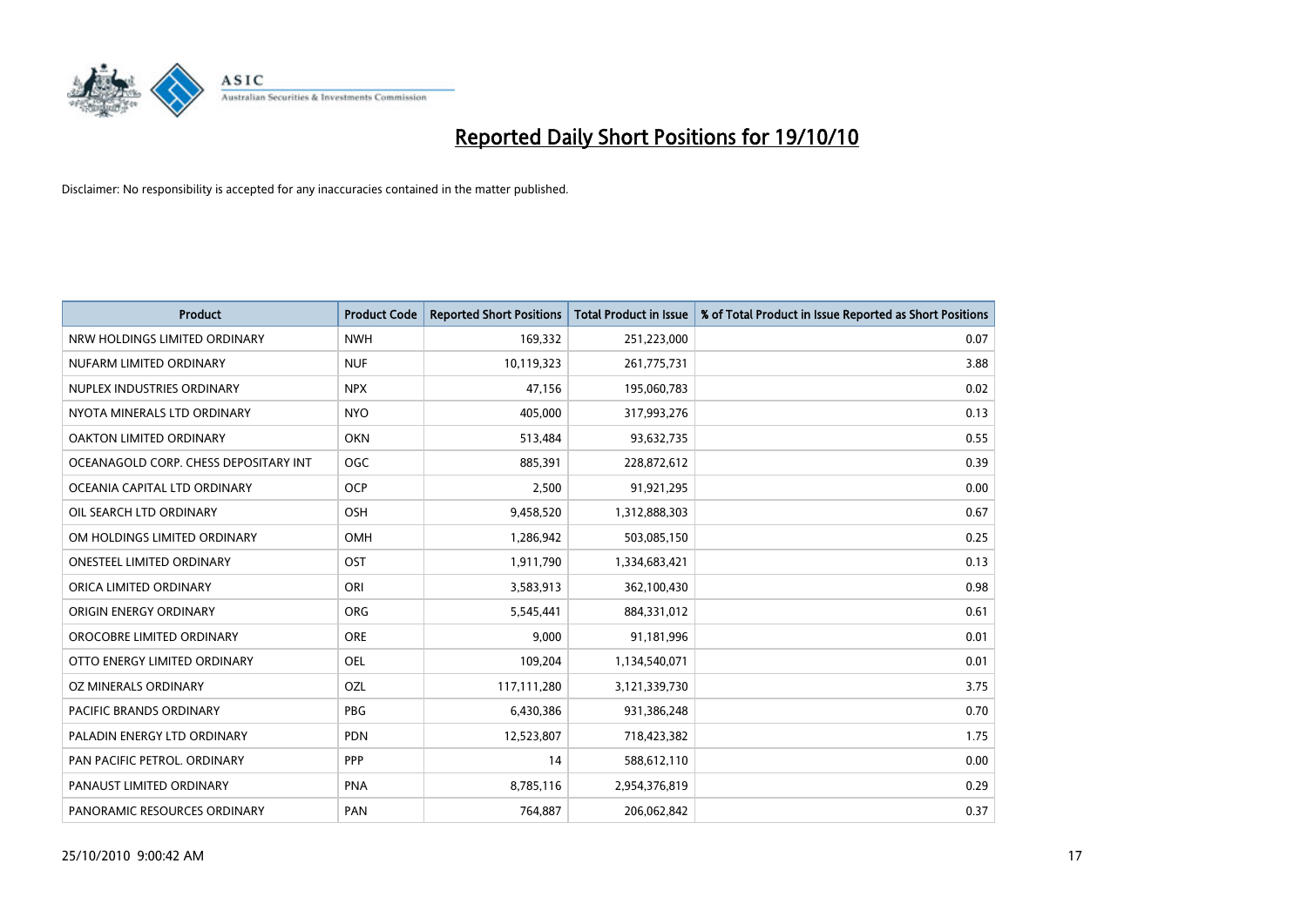

| <b>Product</b>                          | <b>Product Code</b> | <b>Reported Short Positions</b> | Total Product in Issue | % of Total Product in Issue Reported as Short Positions |
|-----------------------------------------|---------------------|---------------------------------|------------------------|---------------------------------------------------------|
| PAPERLINX LIMITED ORDINARY              | <b>PPX</b>          | 16,618,518                      | 603,580,761            | 2.75                                                    |
| PAPERLINX SPS TRUST STEP UP PERP. PREF. | <b>PXUPA</b>        | 5,000                           | 2,850,000              | 0.18                                                    |
| PATTIES FOODS LTD ORDINARY              | PFL                 |                                 | 138,908,853            | 0.00                                                    |
| PEAK RESOURCES ORDINARY                 | <b>PEK</b>          | 505,000                         | 121,460,274            | 0.41                                                    |
| PEET LIMITED ORDINARY                   | <b>PPC</b>          | 128,995                         | 300,681,486            | 0.04                                                    |
| PENINSULA MINERALS ORDINARY             | <b>PEN</b>          | 5,000                           | 1,633,103,715          | 0.00                                                    |
| PERILYA LIMITED ORDINARY                | PEM                 | 467,918                         | 526,075,563            | 0.09                                                    |
| PERPETUAL LIMITED ORDINARY              | PPT                 | 2,626,927                       | 43,692,215             | 6.03                                                    |
| PERSEUS MINING LTD ORDINARY             | PRU                 | 671,589                         | 421,307,088            | 0.16                                                    |
| PETSEC ENERGY ORDINARY                  | <b>PSA</b>          | 223,332                         | 231,283,622            | 0.10                                                    |
| PHARMAXIS LTD ORDINARY                  | <b>PXS</b>          | 1,332,473                       | 225,764,934            | 0.60                                                    |
| PHOTON GROUP LTD ORDINARY               | PGA                 | 250,510                         | 1,540,062,626          | 0.02                                                    |
| PIKE RIVER COAL ORDINARY                | <b>PRC</b>          | 456,320                         | 405,301,433            | 0.11                                                    |
| PLATINUM ASSET ORDINARY                 | <b>PTM</b>          | 3,704,820                       | 561,347,878            | 0.65                                                    |
| PLATINUM AUSTRALIA ORDINARY             | <b>PLA</b>          | 5,432,911                       | 321,130,521            | 1.68                                                    |
| PLATINUM CAPITAL LTD ORDINARY           | <b>PMC</b>          |                                 | 163,732,888            | 0.00                                                    |
| PMP LIMITED ORDINARY                    | <b>PMP</b>          | 1,728,354                       | 335,338,483            | 0.51                                                    |
| PORT BOUVARD LIMITED ORDINARY           | PBD                 | 6,754                           | 593,868,295            | 0.00                                                    |
| PREMIER INVESTMENTS ORDINARY            | <b>PMV</b>          | 136,060                         | 155,030,045            | 0.09                                                    |
| PRIMARY HEALTH CARE ORDINARY            | <b>PRY</b>          | 10,102,983                      | 495,978,188            | 2.06                                                    |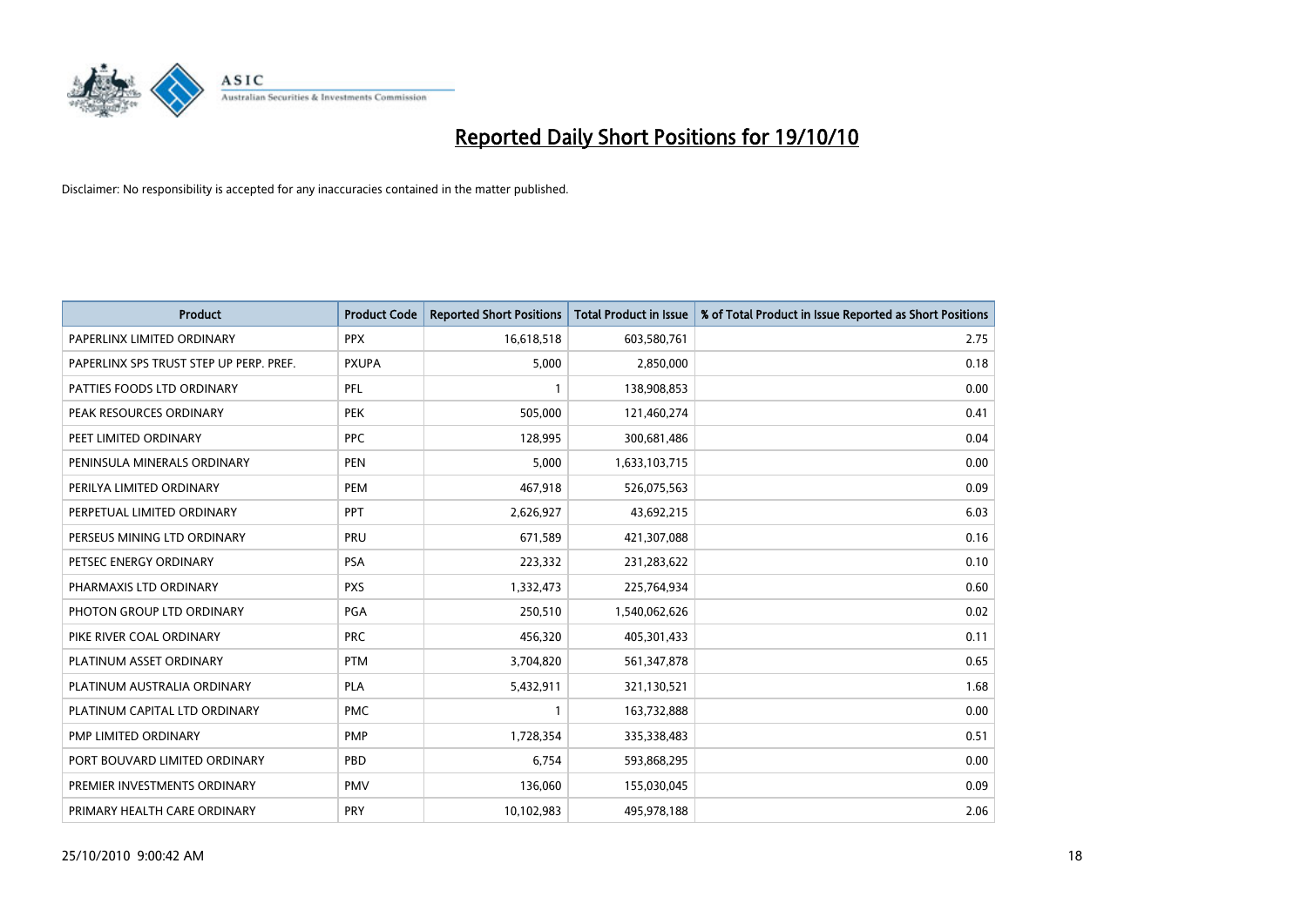

| <b>Product</b>                       | <b>Product Code</b> | <b>Reported Short Positions</b> | <b>Total Product in Issue</b> | % of Total Product in Issue Reported as Short Positions |
|--------------------------------------|---------------------|---------------------------------|-------------------------------|---------------------------------------------------------|
| PRIME INFR GROUP. STAPLED SECURITIES | PIH                 | 158,964                         | 351,776,795                   | 0.04                                                    |
| PRIME MEDIA GRP LTD ORDINARY         | <b>PRT</b>          | 2                               | 366,330,303                   | 0.00                                                    |
| PRIMEAG AUSTRALIA ORDINARY           | PAG                 | 311,454                         | 150,569,976                   | 0.21                                                    |
| PROGEN PHARMACEUTIC ORDINARY         | PGL                 | 151,596                         | 24,709,097                    | 0.61                                                    |
| PROGRAMMED ORDINARY                  | <b>PRG</b>          | 390,183                         | 118,169,908                   | 0.33                                                    |
| PSIVIDA CORP CDI 1:1                 | <b>PVA</b>          | 6,878                           | 7,821,140                     | 0.09                                                    |
| <b>QANTAS AIRWAYS ORDINARY</b>       | QAN                 | 26,348,687                      | 2,265,123,620                 | 1.15                                                    |
| OBE INSURANCE GROUP ORDINARY         | OBE                 | 21,465,594                      | 1,051,600,529                 | 2.03                                                    |
| RAMELIUS RESOURCES ORDINARY          | <b>RMS</b>          | 165,329                         | 291,208,795                   | 0.05                                                    |
| RAMSAY HEALTH CARE ORDINARY          | <b>RHC</b>          | 1,873,030                       | 202,081,252                   | 0.91                                                    |
| RANGE RESOURCES LTD ORDINARY         | <b>RRS</b>          | 1,250,000                       | 1,162,167,306                 | 0.11                                                    |
| <b>RCR TOMLINSON ORDINARY</b>        | <b>RCR</b>          | 68,067                          | 131,985,172                   | 0.05                                                    |
| <b>REA GROUP ORDINARY</b>            | <b>REA</b>          | 28,283                          | 128,439,366                   | 0.02                                                    |
| <b>RED FORK ENERGY ORDINARY</b>      | <b>RFE</b>          | 7,696                           | 139,535,000                   | 0.01                                                    |
| <b>REDFLEX HOLDINGS ORDINARY</b>     | <b>RDF</b>          | 2,048                           | 110,345,599                   | 0.00                                                    |
| REED RESOURCES LTD ORDINARY          | <b>RDR</b>          | 268,205                         | 192,271,768                   | 0.14                                                    |
| REGIS RESOURCES ORDINARY             | <b>RRL</b>          | 278,645                         | 423,878,034                   | 0.06                                                    |
| RESMED INC CDI 10:1                  | <b>RMD</b>          | 3,954,327                       | 1,516,163,980                 | 0.26                                                    |
| <b>RESOLUTE MINING ORDINARY</b>      | <b>RSG</b>          | 715,696                         | 451,380,935                   | 0.16                                                    |
| <b>RESOURCE GENERATION ORDINARY</b>  | <b>RES</b>          | 157,911                         | 182,680,530                   | 0.09                                                    |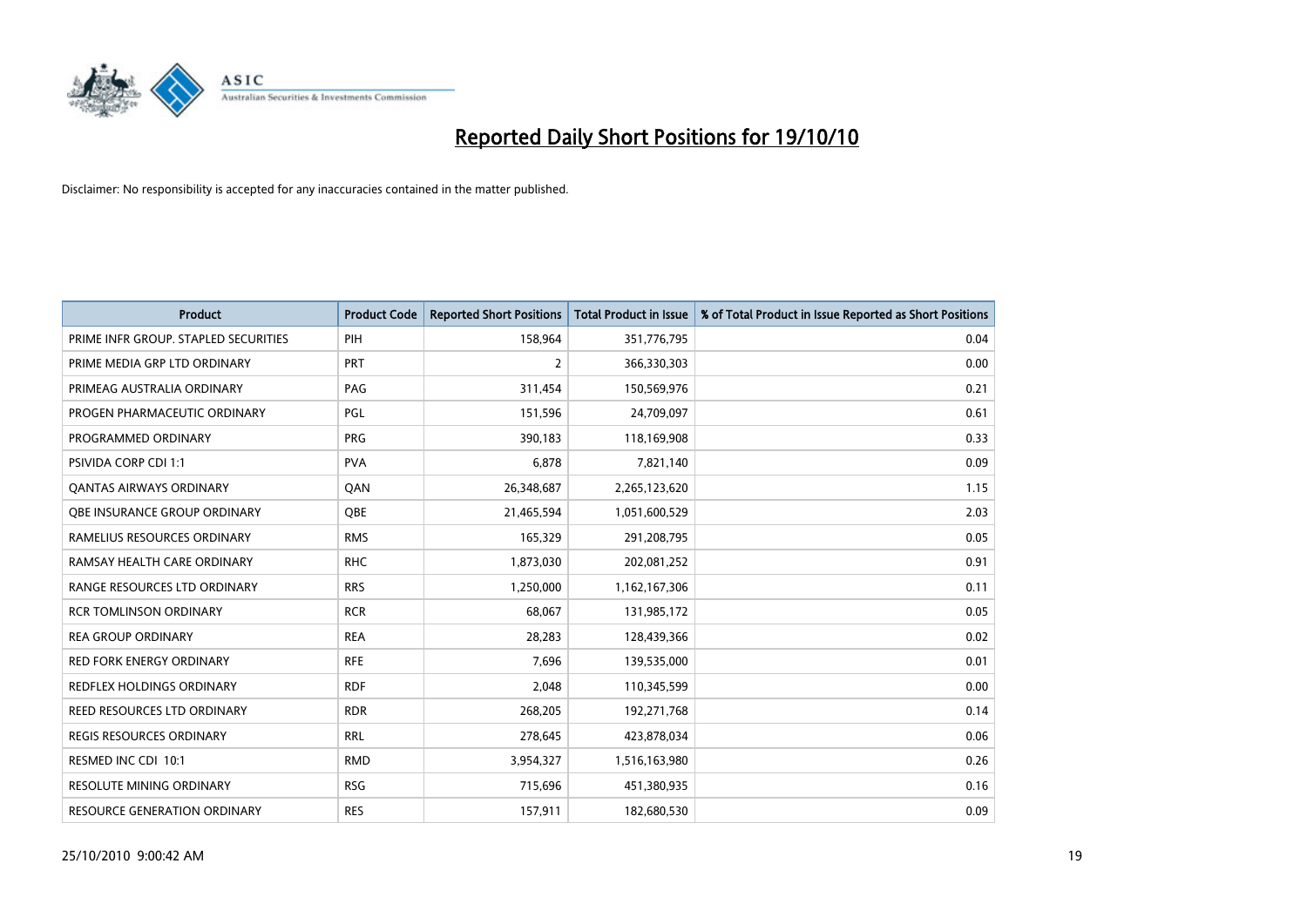

| <b>Product</b>                     | <b>Product Code</b> | <b>Reported Short Positions</b> | <b>Total Product in Issue</b> | % of Total Product in Issue Reported as Short Positions |
|------------------------------------|---------------------|---------------------------------|-------------------------------|---------------------------------------------------------|
| REVERSE CORP LIMITED ORDINARY      | <b>REF</b>          | 25,141                          | 92,382,175                    | 0.03                                                    |
| REX MINERALS LIMITED ORDINARY      | <b>RXM</b>          | 17,238                          | 115,199,460                   | 0.01                                                    |
| <b>RHG LIMITED ORDINARY</b>        | <b>RHG</b>          | 13,020                          | 318,745,978                   | 0.00                                                    |
| <b>RIDLEY CORPORATION ORDINARY</b> | <b>RIC</b>          | 55,114                          | 307,817,071                   | 0.02                                                    |
| RIO TINTO LIMITED ORDINARY         | <b>RIO</b>          | 22,573,490                      | 606,831,240                   | 3.72                                                    |
| <b>RIVERCITY MOTORWAY STAPLED</b>  | <b>RCY</b>          | 299,192                         | 957,010,115                   | 0.03                                                    |
| RIVERSDALE MINING ORDINARY         | <b>RIV</b>          | 160,361                         | 236,033,688                   | 0.07                                                    |
| ROC OIL COMPANY ORDINARY           | <b>ROC</b>          | 4,787,843                       | 713,154,560                   | 0.65                                                    |
| SAI GLOBAL LIMITED ORDINARY        | SAI                 | 13,803                          | 197,852,152                   | 0.00                                                    |
| SALMAT LIMITED ORDINARY            | <b>SLM</b>          | 66,829                          | 159,134,483                   | 0.04                                                    |
| SAMSON OIL & GAS LTD ORDINARY      | <b>SSN</b>          | 380,000                         | 1,663,929,592                 | 0.02                                                    |
| SANDFIRE RESOURCES ORDINARY        | <b>SFR</b>          | 59,185                          | 131,734,760                   | 0.05                                                    |
| <b>SANTOS LTD ORDINARY</b>         | <b>STO</b>          | 3,945,976                       | 834,019,875                   | 0.48                                                    |
| SARACEN MINERAL ORDINARY           | SAR                 | 173,187                         | 491,984,749                   | 0.03                                                    |
| SEDGMAN LIMITED ORDINARY           | <b>SDM</b>          | 163,452                         | 207,997,898                   | 0.07                                                    |
| SEEK LIMITED ORDINARY              | <b>SEK</b>          | 4,229,099                       | 336,584,488                   | 1.24                                                    |
| SELECT HARVESTS ORDINARY           | <b>SHV</b>          | 47                              | 55,667,043                    | 0.00                                                    |
| SENETAS CORPORATION ORDINARY       | <b>SEN</b>          | 756,999                         | 461,522,263                   | 0.16                                                    |
| SERVCORP LIMITED ORDINARY          | SRV                 | 104,655                         | 98,440,807                    | 0.10                                                    |
| SERVICE STREAM ORDINARY            | <b>SSM</b>          | 344,663                         | 283,418,867                   | 0.12                                                    |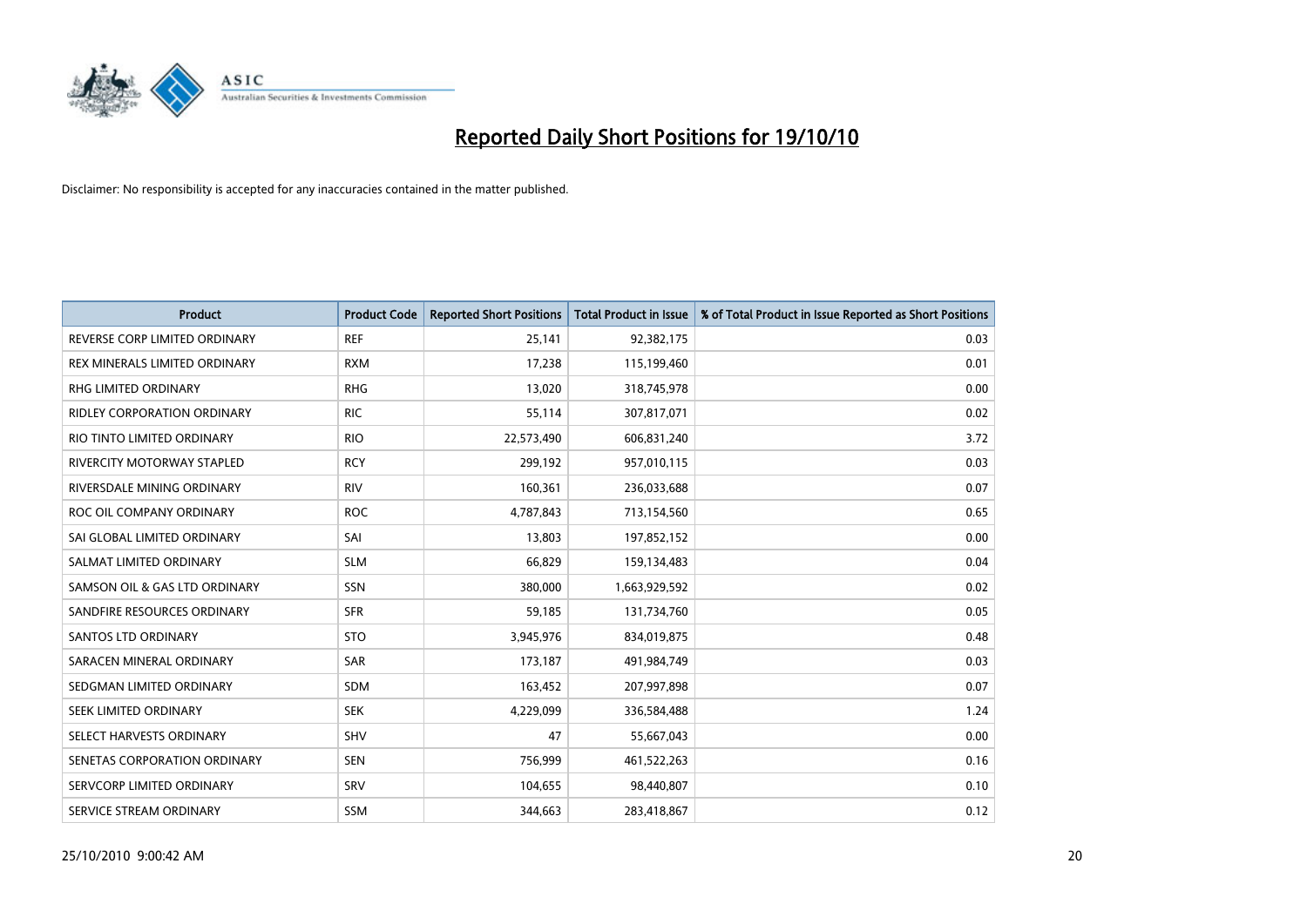

| <b>Product</b>                           | <b>Product Code</b> | <b>Reported Short Positions</b> | <b>Total Product in Issue</b> | % of Total Product in Issue Reported as Short Positions |
|------------------------------------------|---------------------|---------------------------------|-------------------------------|---------------------------------------------------------|
| SEVEN GROUP HOLDINGS ORDINARY            | <b>SVW</b>          | 378,927                         | 305,410,281                   | 0.12                                                    |
| SIGMA PHARMACEUTICAL ORDINARY            | <b>SIP</b>          | 8,842,028                       | 1,178,626,572                 | 0.74                                                    |
| SILEX SYSTEMS ORDINARY                   | <b>SLX</b>          | 187.897                         | 149,506,391                   | 0.12                                                    |
| SILVER LAKE RESOURCE ORDINARY            | <b>SLR</b>          | 47,596                          | 178,757,838                   | 0.02                                                    |
| SIMS METAL MGMT LTD ORDINARY             | SGM                 | 2,826,787                       | 203,993,432                   | 1.37                                                    |
| SINGAPORE TELECOMM. CHESS DEPOSITARY INT | SGT                 | 3,234,662                       | 389,173,075                   | 0.83                                                    |
| SKILLED GROUP LTD ORDINARY               | <b>SKE</b>          | 93,023                          | 190,738,408                   | 0.04                                                    |
| SKY CITY ENTERTAIN, ORDINARY             | <b>SKC</b>          | 12,220,743                      | 575,114,687                   | 2.12                                                    |
| <b>SKY NETWORK ORDINARY</b>              | <b>SKT</b>          | 1,269,140                       | 389,139,785                   | 0.33                                                    |
| SMS MANAGEMENT, ORDINARY                 | <b>SMX</b>          | 29,071                          | 67,661,358                    | 0.04                                                    |
| SONIC HEALTHCARE ORDINARY                | SHL                 | 5,215,075                       | 388,429,875                   | 1.35                                                    |
| SOUL PATTINSON (W.H) ORDINARY            | SOL                 | 1,589                           | 238,640,580                   | 0.00                                                    |
| SP AUSNET STAPLED SECURITIES             | <b>SPN</b>          | 6,739,128                       | 2,748,353,504                 | 0.24                                                    |
| SPARK INFRASTRUCTURE STAPLED SECURITIES  | SKI                 | 25,574,890                      | 1,209,239,300                 | 2.11                                                    |
| SPDR 200 FUND ETF UNITS                  | STW                 | 8                               | 57,328,081                    | 0.00                                                    |
| SPECIALTY FASHION ORDINARY               | <b>SFH</b>          | 1,645,903                       | 190,964,693                   | 0.87                                                    |
| SPOTLESS GROUP LTD ORDINARY              | <b>SPT</b>          | 1,882,063                       | 261,070,153                   | 0.72                                                    |
| ST BARBARA LIMITED ORDINARY              | <b>SBM</b>          | 17,105,782                      | 1,953,668,407                 | 0.87                                                    |
| STAGING CONNECTIONS ORDINARY             | <b>STG</b>          | 2,917,189                       | 783,175,134                   | 0.37                                                    |
| STH AMERICAN COR LTD ORDINARY            | SAY                 | 9,200                           | 233,651,371                   | 0.00                                                    |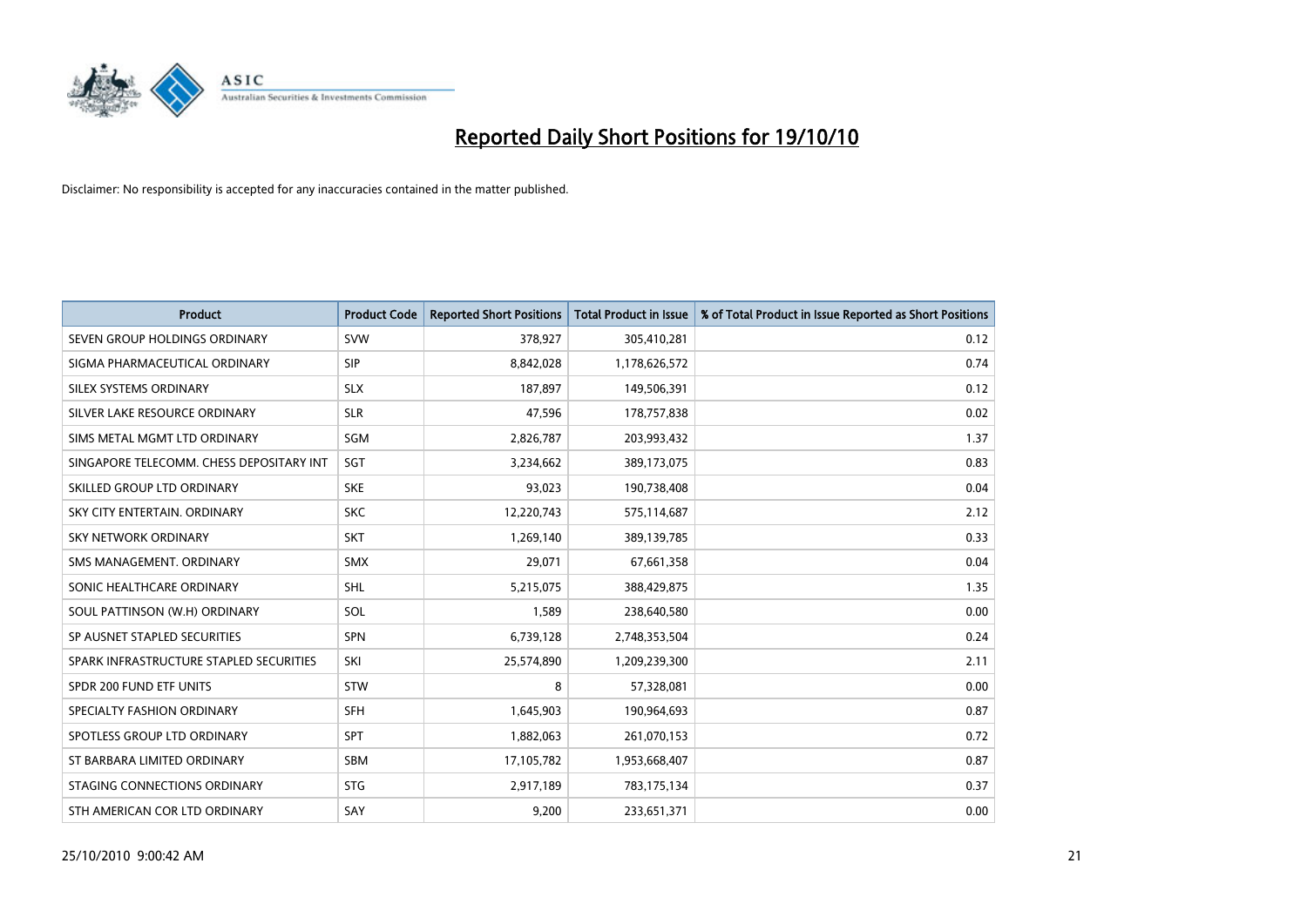

| <b>Product</b>                      | <b>Product Code</b> | <b>Reported Short Positions</b> | <b>Total Product in Issue</b> | % of Total Product in Issue Reported as Short Positions |
|-------------------------------------|---------------------|---------------------------------|-------------------------------|---------------------------------------------------------|
| STHN CROSS MEDIA ORDINARY           | <b>SXL</b>          | 82,521                          | 378,827,750                   | 0.02                                                    |
| STOCKLAND UNITS/ORD STAPLED         | SGP                 | 12,149,643                      | 2,383,036,717                 | 0.49                                                    |
| <b>STRAITS RESOURCES ORDINARY</b>   | <b>SRL</b>          | 4,831,629                       | 255,203,613                   | 1.90                                                    |
| STW COMMUNICATIONS ORDINARY         | SGN                 | 239,898                         | 364,310,964                   | 0.07                                                    |
| SUNCORP-METWAY, ORDINARY            | <b>SUN</b>          | 4,281,534                       | 1,281,390,524                 | 0.32                                                    |
| SUNDANCE RESOURCES ORDINARY         | SDL                 | 14,658,180                      | 2,709,995,932                 | 0.54                                                    |
| SUNLAND GROUP LTD ORDINARY          | <b>SDG</b>          | 89,032                          | 251,107,692                   | 0.03                                                    |
| SUPER CHEAP AUTO GRP ORDINARY       | <b>SUL</b>          | 258,629                         | 128,702,619                   | 0.19                                                    |
| <b>SWICK MINING ORDINARY</b>        | <b>SWK</b>          | 1,548                           | 236,724,970                   | 0.00                                                    |
| SYMEX HOLDINGS ORDINARY             | <b>SYM</b>          | 6,633                           | 125,037,628                   | 0.01                                                    |
| TABCORP HOLDINGS LTD ORDINARY       | <b>TAH</b>          | 7,526,385                       | 616,489,466                   | 1.20                                                    |
| <b>TALENT2 INTERNATION ORDINARY</b> | <b>TWO</b>          | 7                               | 141,271,875                   | 0.00                                                    |
| <b>TALISMAN MINING ORDINARY</b>     | <b>TLM</b>          | 26,000                          | 108,878,803                   | 0.02                                                    |
| <b>TANGIERS PETROLEUM ORDINARY</b>  | <b>TPT</b>          | 80,000                          | 48,454,897                    | 0.17                                                    |
| TAP OIL LIMITED ORDINARY            | <b>TAP</b>          | 73,802                          | 169,892,964                   | 0.03                                                    |
| TASSAL GROUP LIMITED ORDINARY       | <b>TGR</b>          | 3,077,891                       | 146,304,404                   | 2.09                                                    |
| TATTS GROUP LTD ORDINARY            | <b>TTS</b>          | 7,488,685                       | 1,300,888,465                 | 0.57                                                    |
| TELECOM CORPORATION ORDINARY        | <b>TEL</b>          | 30,616,754                      | 1,924,367,932                 | 1.57                                                    |
| TELSTRA CORPORATION, ORDINARY       | <b>TLS</b>          | 7,703,894                       | 12,443,074,357                | 0.06                                                    |
| TEN NETWORK HOLDINGS ORDINARY       | <b>TEN</b>          | 12,027,783                      | 1,045,236,720                 | 1.16                                                    |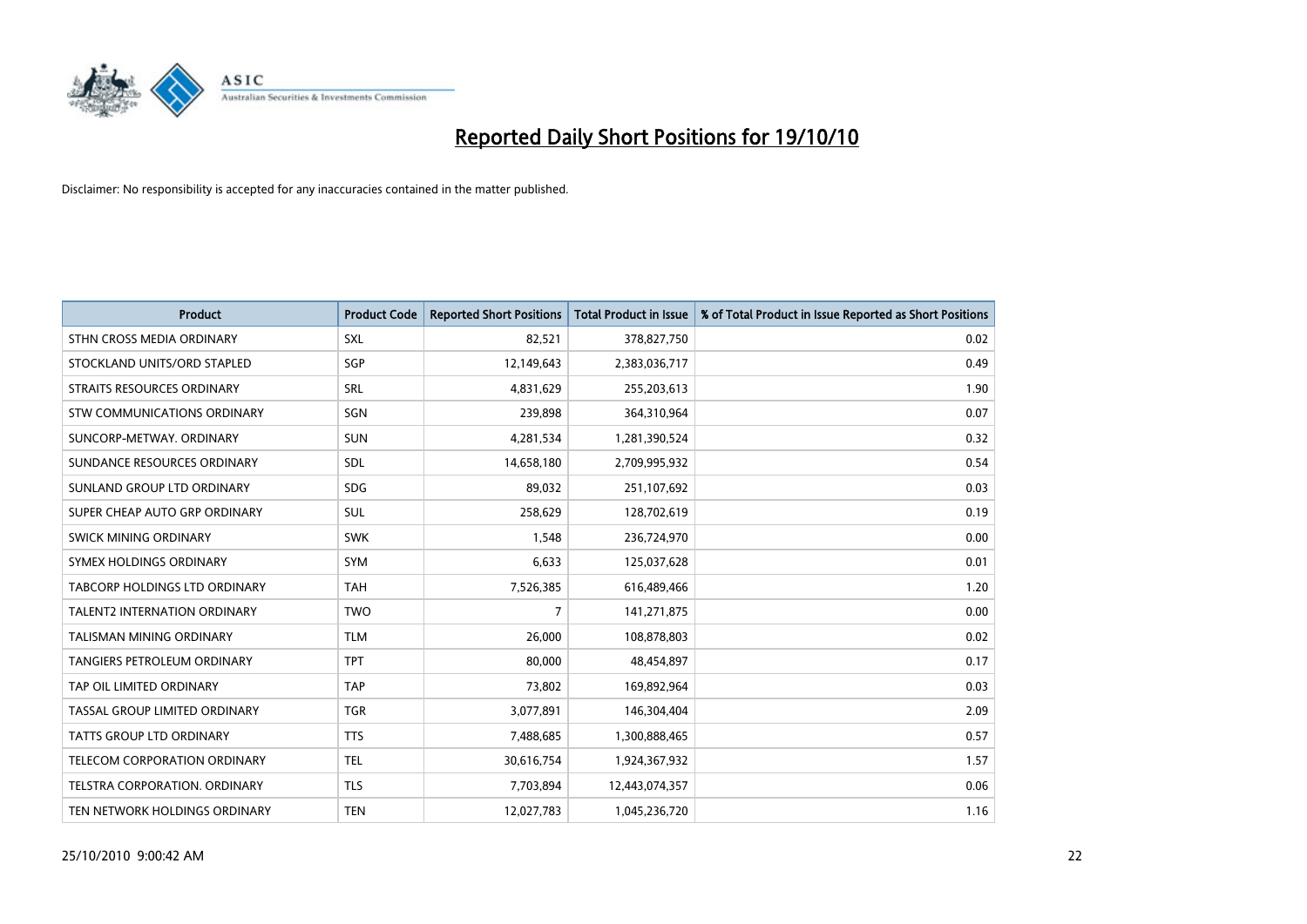

| <b>Product</b>                          | <b>Product Code</b> | <b>Reported Short Positions</b> | <b>Total Product in Issue</b> | % of Total Product in Issue Reported as Short Positions |
|-----------------------------------------|---------------------|---------------------------------|-------------------------------|---------------------------------------------------------|
| TFS CORPORATION LTD ORDINARY            | <b>TFC</b>          | 63,054                          | 227,360,909                   | 0.02                                                    |
| THE REJECT SHOP ORDINARY                | <b>TRS</b>          | 26,745                          | 26,033,570                    | 0.10                                                    |
| THOR MINING PLC CHESS DEPOSITARY        | <b>THR</b>          | 2,307                           | 239,814,715                   | 0.00                                                    |
| THORN GROUP LIMITED ORDINARY            | <b>TGA</b>          | 2,361                           | 129,459,770                   | 0.00                                                    |
| TIMBERCORP LIMITED ORDINARY             | <b>TIM</b>          | 90,075                          | 352,071,429                   | 0.02                                                    |
| TISHMAN SPEYER UNITS                    | <b>TSO</b>          | 59,521                          | 338,440,904                   | 0.01                                                    |
| TNG LIMITED ORDINARY                    | <b>TNG</b>          | 4,321                           | 258,055,076                   | 0.00                                                    |
| TOLL HOLDINGS LTD ORDINARY              | <b>TOL</b>          | 18,972,175                      | 702,867,609                   | 2.69                                                    |
| TORO ENERGY LIMITED ORDINARY            | <b>TOE</b>          | 35,404                          | 964,936,676                   | 0.00                                                    |
| <b>TOWER AUSTRALIA ORDINARY</b>         | <b>TAL</b>          | 1,001,417                       | 415,928,881                   | 0.24                                                    |
| TOWER LIMITED ORDINARY                  | <b>TWR</b>          | 689,519                         | 260,631,787                   | 0.26                                                    |
| TOX FREE SOLUTIONS ORDINARY             | <b>TOX</b>          | 101,667                         | 91,765,500                    | 0.10                                                    |
| TPG TELECOM LIMITED ORDINARY            | <b>TPM</b>          | 1,299,891                       | 767,849,104                   | 0.17                                                    |
| TRANSFIELD SERV INFR STAPLED SECURITIES | <b>TSI</b>          | 230,340                         | 434,862,971                   | 0.05                                                    |
| <b>TRANSFIELD SERVICES ORDINARY</b>     | <b>TSE</b>          | 2,597,387                       | 441,350,229                   | 0.58                                                    |
| TRANSPACIFIC INDUST, ORDINARY           | <b>TPI</b>          | 17,099,174                      | 960,638,735                   | 1.76                                                    |
| TRANSURBAN GROUP TRIPLE STAPLED SEC.    | <b>TCL</b>          | 7,238,695                       | 1,441,290,633                 | 0.49                                                    |
| <b>TREASURY GROUP ORDINARY</b>          | <b>TRG</b>          | 180                             | 23,070,755                    | 0.00                                                    |
| TRINITY GROUP STAPLED SECURITIES        | <b>TCO</b>          | 3,419                           | 231,701,539                   | 0.00                                                    |
| TROY RESOURCES NL ORDINARY              | <b>TRY</b>          | 41,251                          | 87,474,323                    | 0.05                                                    |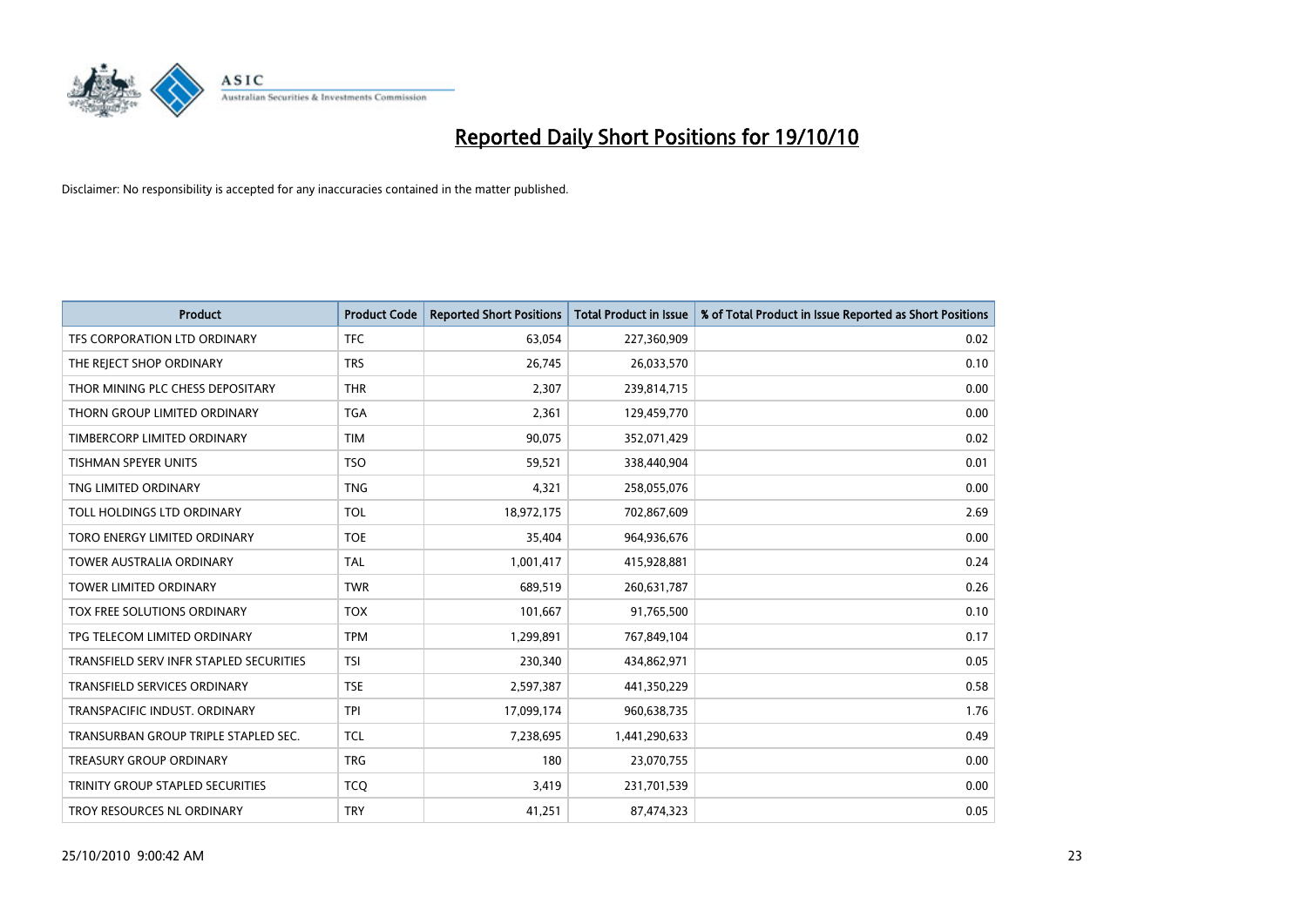

| <b>Product</b>                            | <b>Product Code</b> | <b>Reported Short Positions</b> | <b>Total Product in Issue</b> | % of Total Product in Issue Reported as Short Positions |
|-------------------------------------------|---------------------|---------------------------------|-------------------------------|---------------------------------------------------------|
| <b>UGL LIMITED ORDINARY</b>               | UGL                 | 4,990,407                       | 166,028,705                   | 2.98                                                    |
| UNILIFE CORPORATION CDI 6:1               | <b>UNS</b>          | 87,505                          | 241,158,714                   | 0.03                                                    |
| UXC LIMITED ORDINARY                      | <b>UXC</b>          | 678.611                         | 305,789,718                   | 0.22                                                    |
| VALAD PROPERTY GROUP STAPLED US PROHIBIT. | <b>VPG</b>          | 4,330,465                       | 2,302,129,263                 | 0.18                                                    |
| <b>VDM GROUP LIMITED ORDINARY</b>         | <b>VMG</b>          | 11,116                          | 195,613,088                   | 0.01                                                    |
| <b>VENTURE MINERALS ORDINARY</b>          | <b>VMS</b>          | 6,500                           | 192,663,334                   | 0.00                                                    |
| VILLAGE ROADSHOW LTD ORDINARY             | <b>VRL</b>          | 682                             | 106,949,195                   | 0.00                                                    |
| VILLAGE ROADSHOW LTD 'A' CLASS PREFERENCE | <b>VRLPA</b>        | 19,559                          | 44,503,905                    | 0.04                                                    |
| <b>VIRGIN BLUE HOLDINGS ORDINARY</b>      | <b>VBA</b>          | 17,804,156                      | 2,209,126,568                 | 0.80                                                    |
| <b>VISION GROUP HLDGS ORDINARY</b>        | <b>VGH</b>          | 78,000                          | 72,671,765                    | 0.11                                                    |
| VITA GROUP LTD ORDINARY                   | <b>VTG</b>          | 75,190                          | 142,499,800                   | 0.05                                                    |
| VITERRA INC CDI 1:1                       | <b>VTA</b>          | 148,359                         | 68,629,939                    | 0.21                                                    |
| <b>WAREHOUSE GROUP ORDINARY</b>           | <b>WHS</b>          | 302,724                         | 311,195,868                   | 0.10                                                    |
| <b>WATPAC LIMITED ORDINARY</b>            | <b>WTP</b>          | 7,535                           | 183,341,382                   | 0.00                                                    |
| <b>WDS LIMITED ORDINARY</b>               | <b>WDS</b>          | 23,203                          | 143,107,458                   | 0.02                                                    |
| <b>WEBJET LIMITED ORDINARY</b>            | <b>WEB</b>          | 109,638                         | 77,061,278                    | 0.15                                                    |
| WESFARMERS LIMITED ORDINARY               | <b>WES</b>          | 21,241,488                      | 1,005,175,944                 | 2.08                                                    |
| WESFARMERS LIMITED PARTIALLY PROTECTED    | <b>WESN</b>         | 1,689,858                       | 151,896,218                   | 1.10                                                    |
| WEST AUSTRALIAN NEWS ORDINARY             | <b>WAN</b>          | 7,309,032                       | 219,668,970                   | 3.34                                                    |
| WESTERN AREAS NL ORDINARY                 | <b>WSA</b>          | 8,092,389                       | 179,735,899                   | 4.47                                                    |